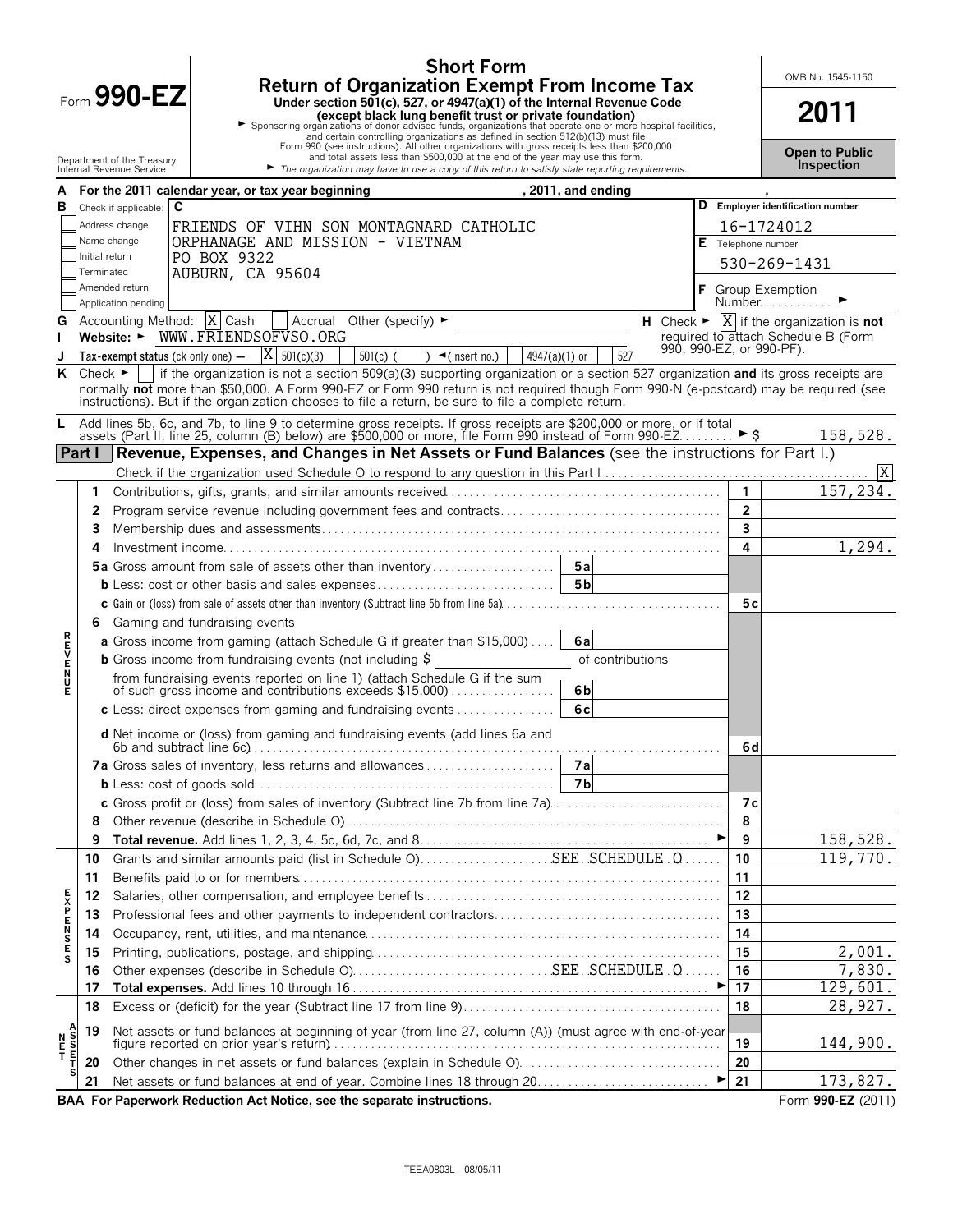|                                                                      | Form 990-EZ (2011) FRIENDS OF VIHN SON MONTAGNARD CATHOLIC                                                                                                                                                                                                                                                                                                                           |                                                             |                                                                                 |                                                   |                 | 16-1724012<br>Page 2                                     |  |  |  |
|----------------------------------------------------------------------|--------------------------------------------------------------------------------------------------------------------------------------------------------------------------------------------------------------------------------------------------------------------------------------------------------------------------------------------------------------------------------------|-------------------------------------------------------------|---------------------------------------------------------------------------------|---------------------------------------------------|-----------------|----------------------------------------------------------|--|--|--|
| <b>Part II   Balance Sheets.</b> (see the instructions for Part II.) |                                                                                                                                                                                                                                                                                                                                                                                      |                                                             |                                                                                 |                                                   |                 |                                                          |  |  |  |
|                                                                      | X<br>(A) Beginning of year<br>(B) End of year                                                                                                                                                                                                                                                                                                                                        |                                                             |                                                                                 |                                                   |                 |                                                          |  |  |  |
| 22                                                                   |                                                                                                                                                                                                                                                                                                                                                                                      |                                                             |                                                                                 | $139,900.$  22                                    |                 | 172,827.                                                 |  |  |  |
| 23                                                                   |                                                                                                                                                                                                                                                                                                                                                                                      |                                                             |                                                                                 |                                                   | $\overline{23}$ |                                                          |  |  |  |
| 24                                                                   | Other assets (describe in Schedule O)  SEE SCHEDULE 0                                                                                                                                                                                                                                                                                                                                |                                                             |                                                                                 | 5,000.                                            | 24              | 1,000.                                                   |  |  |  |
| 25                                                                   |                                                                                                                                                                                                                                                                                                                                                                                      |                                                             |                                                                                 | 144,900.                                          | 25              | 173,827.                                                 |  |  |  |
| 26                                                                   |                                                                                                                                                                                                                                                                                                                                                                                      |                                                             |                                                                                 | 0                                                 | 26              | 0.                                                       |  |  |  |
|                                                                      | 27 Net assets or fund balances (line 27 of column (B) must agree with line 21)                                                                                                                                                                                                                                                                                                       |                                                             |                                                                                 | $144,900.$ 27                                     |                 | 173,827.                                                 |  |  |  |
|                                                                      | Part III Statement of Program Service Accomplishments (see the instrs for Part III.)                                                                                                                                                                                                                                                                                                 |                                                             |                                                                                 |                                                   |                 | <b>Expenses</b>                                          |  |  |  |
|                                                                      | Check if the organization used Schedule O to respond to any question in this Part III.                                                                                                                                                                                                                                                                                               |                                                             |                                                                                 | $\overline{X}$                                    |                 | (Required for section                                    |  |  |  |
|                                                                      |                                                                                                                                                                                                                                                                                                                                                                                      |                                                             |                                                                                 |                                                   |                 | $501(c)(3)$ and $501(c)(4)$<br>organizations and section |  |  |  |
|                                                                      |                                                                                                                                                                                                                                                                                                                                                                                      |                                                             |                                                                                 |                                                   |                 | 4947(a)(1) trusts; optional                              |  |  |  |
|                                                                      | What is the organization's primary exempt purpose? SEE SCHEDULE O<br>Describe the organization's program service accomplishments for each of its three largest program services, as<br>measured by expenses. In a clear and concise                                                                                                                                                  |                                                             |                                                                                 |                                                   | for others.)    |                                                          |  |  |  |
| 28                                                                   | PROVIDED FUNDS FOR THE PURCHASE AND REPAIRS OF EQUIPMENT, SUPPLIES,                                                                                                                                                                                                                                                                                                                  |                                                             |                                                                                 |                                                   |                 |                                                          |  |  |  |
|                                                                      | COMPUTERS, FOOD, AND CLOTHING FOR THE CHILDREN AT THE ORPHANAGE.                                                                                                                                                                                                                                                                                                                     |                                                             |                                                                                 |                                                   |                 |                                                          |  |  |  |
|                                                                      |                                                                                                                                                                                                                                                                                                                                                                                      |                                                             |                                                                                 |                                                   |                 |                                                          |  |  |  |
|                                                                      | Grants $\frac{1}{5}$ $\frac{1}{5}$ $\frac{1}{19}$ , $\frac{1}{770}$ , if this amount includes foreign grants, check here $\ldots$                                                                                                                                                                                                                                                    |                                                             |                                                                                 |                                                   | 28a             | 9,831.                                                   |  |  |  |
| 29                                                                   |                                                                                                                                                                                                                                                                                                                                                                                      |                                                             |                                                                                 |                                                   |                 |                                                          |  |  |  |
|                                                                      |                                                                                                                                                                                                                                                                                                                                                                                      |                                                             |                                                                                 |                                                   |                 |                                                          |  |  |  |
|                                                                      |                                                                                                                                                                                                                                                                                                                                                                                      |                                                             |                                                                                 |                                                   |                 |                                                          |  |  |  |
| 30                                                                   | $\overline{S}$ $\overline{S}$ $\overline{S}$ $\overline{S}$ $\overline{S}$ $\overline{S}$ $\overline{S}$ $\overline{S}$ $\overline{S}$ $\overline{S}$ $\overline{S}$ $\overline{S}$ $\overline{S}$ $\overline{S}$ $\overline{S}$ $\overline{S}$ $\overline{S}$ $\overline{S}$ $\overline{S}$ $\overline{S}$ $\overline{S}$ $\overline{S}$ $\overline{S}$ $\overline{S}$ $\overline{$ |                                                             |                                                                                 |                                                   | 29a             |                                                          |  |  |  |
|                                                                      |                                                                                                                                                                                                                                                                                                                                                                                      |                                                             |                                                                                 |                                                   |                 |                                                          |  |  |  |
|                                                                      |                                                                                                                                                                                                                                                                                                                                                                                      |                                                             |                                                                                 |                                                   |                 |                                                          |  |  |  |
|                                                                      | (Grants \$                                                                                                                                                                                                                                                                                                                                                                           | If this amount includes foreign grants, check here $\ldots$ |                                                                                 |                                                   | 30a             |                                                          |  |  |  |
|                                                                      |                                                                                                                                                                                                                                                                                                                                                                                      |                                                             |                                                                                 |                                                   |                 |                                                          |  |  |  |
|                                                                      | (Grants $\frac{1}{2}$                                                                                                                                                                                                                                                                                                                                                                | ) If this amount includes foreign grants, check here ▶      |                                                                                 |                                                   | 31a             |                                                          |  |  |  |
|                                                                      |                                                                                                                                                                                                                                                                                                                                                                                      |                                                             |                                                                                 |                                                   | 32              | 9,831.                                                   |  |  |  |
|                                                                      | Part IV List of Officers, Directors, Trustees, and Key Employees. List each one even if not compensated. (see the instructions for Part IV.)                                                                                                                                                                                                                                         |                                                             |                                                                                 |                                                   |                 |                                                          |  |  |  |
|                                                                      |                                                                                                                                                                                                                                                                                                                                                                                      |                                                             |                                                                                 |                                                   |                 | X                                                        |  |  |  |
|                                                                      | (a) Name and address                                                                                                                                                                                                                                                                                                                                                                 | (b) Title and average<br>hours per week                     | (c) Reportable compensation<br>(Form W-2/1099-MISC)<br>(If not paid, enter -0-) | (d) Health benefits,<br>contributions to employee |                 | (e) Estimated amount of<br>other compensation            |  |  |  |
|                                                                      |                                                                                                                                                                                                                                                                                                                                                                                      | devoted to position                                         |                                                                                 | benefit plans, and                                |                 |                                                          |  |  |  |
|                                                                      |                                                                                                                                                                                                                                                                                                                                                                                      |                                                             |                                                                                 | deferred compensation                             |                 |                                                          |  |  |  |
|                                                                      | $SEE$ SCHEDULE $Q$ _ _ _ _ _ _ _ _ _ _                                                                                                                                                                                                                                                                                                                                               |                                                             |                                                                                 |                                                   |                 |                                                          |  |  |  |
|                                                                      | --------------                                                                                                                                                                                                                                                                                                                                                                       |                                                             |                                                                                 | 0.                                                | $0$ .           | 0.                                                       |  |  |  |
|                                                                      |                                                                                                                                                                                                                                                                                                                                                                                      |                                                             |                                                                                 |                                                   |                 |                                                          |  |  |  |
|                                                                      |                                                                                                                                                                                                                                                                                                                                                                                      |                                                             |                                                                                 |                                                   |                 |                                                          |  |  |  |
|                                                                      |                                                                                                                                                                                                                                                                                                                                                                                      |                                                             |                                                                                 |                                                   |                 |                                                          |  |  |  |
|                                                                      |                                                                                                                                                                                                                                                                                                                                                                                      |                                                             |                                                                                 |                                                   |                 |                                                          |  |  |  |
|                                                                      |                                                                                                                                                                                                                                                                                                                                                                                      |                                                             |                                                                                 |                                                   |                 |                                                          |  |  |  |
|                                                                      |                                                                                                                                                                                                                                                                                                                                                                                      |                                                             |                                                                                 |                                                   |                 |                                                          |  |  |  |
|                                                                      |                                                                                                                                                                                                                                                                                                                                                                                      |                                                             |                                                                                 |                                                   |                 |                                                          |  |  |  |
|                                                                      |                                                                                                                                                                                                                                                                                                                                                                                      |                                                             |                                                                                 |                                                   |                 |                                                          |  |  |  |
|                                                                      |                                                                                                                                                                                                                                                                                                                                                                                      |                                                             |                                                                                 |                                                   |                 |                                                          |  |  |  |
|                                                                      |                                                                                                                                                                                                                                                                                                                                                                                      |                                                             |                                                                                 |                                                   |                 |                                                          |  |  |  |
|                                                                      |                                                                                                                                                                                                                                                                                                                                                                                      |                                                             |                                                                                 |                                                   |                 |                                                          |  |  |  |
|                                                                      |                                                                                                                                                                                                                                                                                                                                                                                      |                                                             |                                                                                 |                                                   |                 |                                                          |  |  |  |
|                                                                      |                                                                                                                                                                                                                                                                                                                                                                                      |                                                             |                                                                                 |                                                   |                 |                                                          |  |  |  |
|                                                                      |                                                                                                                                                                                                                                                                                                                                                                                      |                                                             |                                                                                 |                                                   |                 |                                                          |  |  |  |
|                                                                      |                                                                                                                                                                                                                                                                                                                                                                                      |                                                             |                                                                                 |                                                   |                 |                                                          |  |  |  |
|                                                                      |                                                                                                                                                                                                                                                                                                                                                                                      |                                                             |                                                                                 |                                                   |                 |                                                          |  |  |  |
|                                                                      |                                                                                                                                                                                                                                                                                                                                                                                      |                                                             |                                                                                 |                                                   |                 |                                                          |  |  |  |
|                                                                      |                                                                                                                                                                                                                                                                                                                                                                                      |                                                             |                                                                                 |                                                   |                 |                                                          |  |  |  |
|                                                                      |                                                                                                                                                                                                                                                                                                                                                                                      |                                                             |                                                                                 |                                                   |                 |                                                          |  |  |  |
|                                                                      |                                                                                                                                                                                                                                                                                                                                                                                      |                                                             |                                                                                 |                                                   |                 |                                                          |  |  |  |
|                                                                      |                                                                                                                                                                                                                                                                                                                                                                                      |                                                             |                                                                                 |                                                   |                 |                                                          |  |  |  |
|                                                                      |                                                                                                                                                                                                                                                                                                                                                                                      |                                                             |                                                                                 |                                                   |                 |                                                          |  |  |  |
|                                                                      |                                                                                                                                                                                                                                                                                                                                                                                      |                                                             |                                                                                 |                                                   |                 |                                                          |  |  |  |
|                                                                      |                                                                                                                                                                                                                                                                                                                                                                                      |                                                             |                                                                                 |                                                   |                 |                                                          |  |  |  |
|                                                                      |                                                                                                                                                                                                                                                                                                                                                                                      |                                                             |                                                                                 |                                                   |                 |                                                          |  |  |  |
|                                                                      |                                                                                                                                                                                                                                                                                                                                                                                      |                                                             |                                                                                 |                                                   |                 |                                                          |  |  |  |
| <b>BAA</b>                                                           |                                                                                                                                                                                                                                                                                                                                                                                      | TEEA0812L 02/14/12                                          |                                                                                 |                                                   |                 | Form 990-EZ (2011)                                       |  |  |  |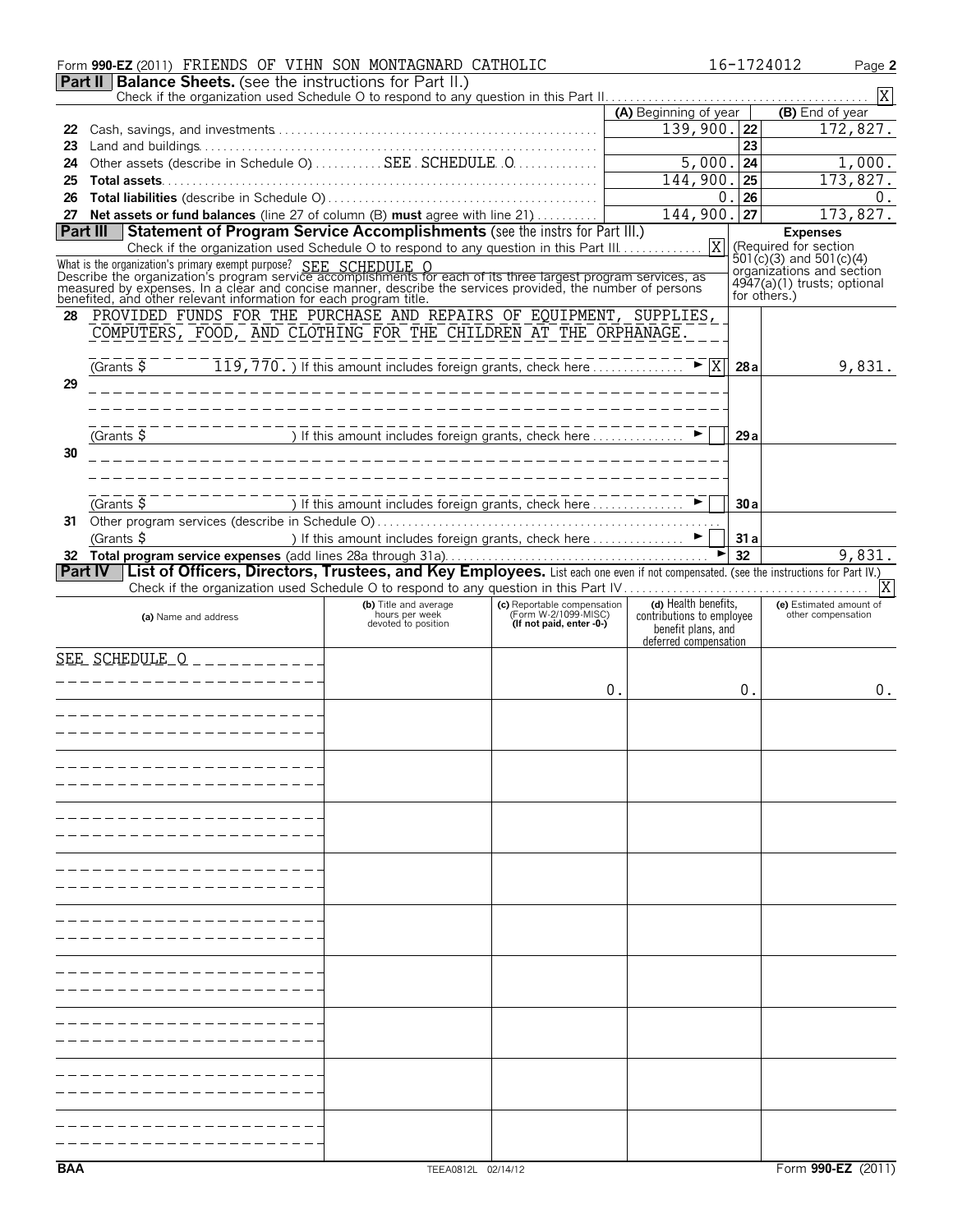| <b>Part V Other Information</b> (Note the Schedule A and personal benefit contract statement requirements in<br>SEE SCHEDULE O<br>X<br>the instructions for Part V.) Check if the organization used Schedule O to respond to any question in this Part V<br><b>Yes</b><br>No<br>33 Did the organization engage in any activity not previously reported to the IRS? If 'Yes,' provide a detailed description of<br>33<br>Χ<br>34 Were any significant changes made to the organizing or governing documents? If 'Yes,' attach a conformed copy of the amended documents if they reflect<br>34<br>X.<br>35 a Did the organization have unrelated business gross income of \$1,000 or more during the year from business activities<br>35a<br>X<br>b If 'Yes,' to line 35a, has the organization filed a Form 990-T for the year? If 'No,' provide an explanation in Schedule O.<br>35 <sub>b</sub><br>c Was the organization a section $501(c)(4)$ , $501(c)(5)$ , or $501(c)(6)$ organization subject to section 6033(e) notice,<br>reporting, and proxy tax requirements during the year? If 'Yes,' complete Schedule C, Part III<br>35c<br>36 Did the organization undergo a liquidation, dissolution, termination, or significant disposition of net assets during the<br>Χ<br>36<br>37a Enter amount of political expenditures, direct or indirect, as described in the instructions. $\blacktriangleright$ 37a<br>0.<br>Χ<br>37 <sub>b</sub><br>38 a Did the organization borrow from, or make any loans to, any officer, director, trustee, or key employee or were<br>X<br>any such loans made in a prior year and still outstanding at the end of the tax year covered by this return?<br>38a<br><b>b</b> If 'Yes,' complete Schedule L, Part II and enter the total<br>38 <sub>b</sub><br>N/A<br>39 Section 501(c)(7) organizations. Enter:<br>N/A<br>39a<br>39 <sub>b</sub><br>N/A<br><b>b</b> Gross receipts, included on line 9, for public use of club facilities<br>40 a Section 501(c)(3) organizations. Enter amount of tax imposed on the organization during the year under:<br>$0.$ ; section 4912 $\blacktriangleright$<br>section 4911 ►<br>0.; section 4955 $\blacktriangleright$<br>0.<br>b Section 501(c)(3) and 501(c)(4) organizations. Did the organization engage in any section 4958 excess benefit<br>transaction during the year or did it engage in an excess benefit transaction in a prior year that has not been reported<br>X<br>40 b<br>c Section 501(c)(3) and 501(c)(4) organizations. Enter amount of tax imposed on organization<br>managers or disqualified persons during the year under sections 4912, 4955, and 4958<br>0.<br><b>d</b> Section 501(c)(3) and 501(c)(4) organizations. Enter amount of tax on line 40c reimbursed<br>0.<br>e All organizations. At any time during the tax year, was the organization a party to a prohibited tax<br>Χ<br>40 e<br><b>42 a</b> The organization's<br><b>COLLEEN SANDS</b><br>Telephone no. ► 530-269-1431<br>books are in care of $\blacktriangleright$<br>Located at > 13990 FRONTIER OAKS CT AUBURN CA<br>$ZIP + 4$ $\triangleright$ 95602<br>Yes<br>No<br><b>b</b> At any time during the calendar year, did the organization have an interest in or a signature or other authority over a<br>X<br>42 bl<br>financial account in a foreign country (such as a bank account, securities account, or other financial account)?<br>If 'Yes,' enter the name of the foreign country: . ▶<br>See the instructions for exceptions and filing requirements for Form TD F 90-22.1, Report of Foreign Bank and Financial Accounts.<br>Χ<br>42 c<br>If 'Yes,' enter the name of the foreign country: ▶ | Form 990-EZ (2011) FRIENDS OF VIHN SON MONTAGNARD CATHOLIC<br>16-1724012 |  | Page 3 |
|-------------------------------------------------------------------------------------------------------------------------------------------------------------------------------------------------------------------------------------------------------------------------------------------------------------------------------------------------------------------------------------------------------------------------------------------------------------------------------------------------------------------------------------------------------------------------------------------------------------------------------------------------------------------------------------------------------------------------------------------------------------------------------------------------------------------------------------------------------------------------------------------------------------------------------------------------------------------------------------------------------------------------------------------------------------------------------------------------------------------------------------------------------------------------------------------------------------------------------------------------------------------------------------------------------------------------------------------------------------------------------------------------------------------------------------------------------------------------------------------------------------------------------------------------------------------------------------------------------------------------------------------------------------------------------------------------------------------------------------------------------------------------------------------------------------------------------------------------------------------------------------------------------------------------------------------------------------------------------------------------------------------------------------------------------------------------------------------------------------------------------------------------------------------------------------------------------------------------------------------------------------------------------------------------------------------------------------------------------------------------------------------------------------------------------------------------------------------------------------------------------------------------------------------------------------------------------------------------------------------------------------------------------------------------------------------------------------------------------------------------------------------------------------------------------------------------------------------------------------------------------------------------------------------------------------------------------------------------------------------------------------------------------------------------------------------------------------------------------------------------------------------------------------------------------------------------------------------------------------------------------------------------------------------------------------------------------------------------------------------------------------------------------------------------------------------------------------------------------------------------------------------------------------------------------------------------------------------------------------------------------------------------------------------------------------------|--------------------------------------------------------------------------|--|--------|
|                                                                                                                                                                                                                                                                                                                                                                                                                                                                                                                                                                                                                                                                                                                                                                                                                                                                                                                                                                                                                                                                                                                                                                                                                                                                                                                                                                                                                                                                                                                                                                                                                                                                                                                                                                                                                                                                                                                                                                                                                                                                                                                                                                                                                                                                                                                                                                                                                                                                                                                                                                                                                                                                                                                                                                                                                                                                                                                                                                                                                                                                                                                                                                                                                                                                                                                                                                                                                                                                                                                                                                                                                                                                                           |                                                                          |  |        |
|                                                                                                                                                                                                                                                                                                                                                                                                                                                                                                                                                                                                                                                                                                                                                                                                                                                                                                                                                                                                                                                                                                                                                                                                                                                                                                                                                                                                                                                                                                                                                                                                                                                                                                                                                                                                                                                                                                                                                                                                                                                                                                                                                                                                                                                                                                                                                                                                                                                                                                                                                                                                                                                                                                                                                                                                                                                                                                                                                                                                                                                                                                                                                                                                                                                                                                                                                                                                                                                                                                                                                                                                                                                                                           |                                                                          |  |        |
|                                                                                                                                                                                                                                                                                                                                                                                                                                                                                                                                                                                                                                                                                                                                                                                                                                                                                                                                                                                                                                                                                                                                                                                                                                                                                                                                                                                                                                                                                                                                                                                                                                                                                                                                                                                                                                                                                                                                                                                                                                                                                                                                                                                                                                                                                                                                                                                                                                                                                                                                                                                                                                                                                                                                                                                                                                                                                                                                                                                                                                                                                                                                                                                                                                                                                                                                                                                                                                                                                                                                                                                                                                                                                           |                                                                          |  |        |
|                                                                                                                                                                                                                                                                                                                                                                                                                                                                                                                                                                                                                                                                                                                                                                                                                                                                                                                                                                                                                                                                                                                                                                                                                                                                                                                                                                                                                                                                                                                                                                                                                                                                                                                                                                                                                                                                                                                                                                                                                                                                                                                                                                                                                                                                                                                                                                                                                                                                                                                                                                                                                                                                                                                                                                                                                                                                                                                                                                                                                                                                                                                                                                                                                                                                                                                                                                                                                                                                                                                                                                                                                                                                                           |                                                                          |  |        |
|                                                                                                                                                                                                                                                                                                                                                                                                                                                                                                                                                                                                                                                                                                                                                                                                                                                                                                                                                                                                                                                                                                                                                                                                                                                                                                                                                                                                                                                                                                                                                                                                                                                                                                                                                                                                                                                                                                                                                                                                                                                                                                                                                                                                                                                                                                                                                                                                                                                                                                                                                                                                                                                                                                                                                                                                                                                                                                                                                                                                                                                                                                                                                                                                                                                                                                                                                                                                                                                                                                                                                                                                                                                                                           |                                                                          |  |        |
|                                                                                                                                                                                                                                                                                                                                                                                                                                                                                                                                                                                                                                                                                                                                                                                                                                                                                                                                                                                                                                                                                                                                                                                                                                                                                                                                                                                                                                                                                                                                                                                                                                                                                                                                                                                                                                                                                                                                                                                                                                                                                                                                                                                                                                                                                                                                                                                                                                                                                                                                                                                                                                                                                                                                                                                                                                                                                                                                                                                                                                                                                                                                                                                                                                                                                                                                                                                                                                                                                                                                                                                                                                                                                           |                                                                          |  |        |
|                                                                                                                                                                                                                                                                                                                                                                                                                                                                                                                                                                                                                                                                                                                                                                                                                                                                                                                                                                                                                                                                                                                                                                                                                                                                                                                                                                                                                                                                                                                                                                                                                                                                                                                                                                                                                                                                                                                                                                                                                                                                                                                                                                                                                                                                                                                                                                                                                                                                                                                                                                                                                                                                                                                                                                                                                                                                                                                                                                                                                                                                                                                                                                                                                                                                                                                                                                                                                                                                                                                                                                                                                                                                                           |                                                                          |  |        |
|                                                                                                                                                                                                                                                                                                                                                                                                                                                                                                                                                                                                                                                                                                                                                                                                                                                                                                                                                                                                                                                                                                                                                                                                                                                                                                                                                                                                                                                                                                                                                                                                                                                                                                                                                                                                                                                                                                                                                                                                                                                                                                                                                                                                                                                                                                                                                                                                                                                                                                                                                                                                                                                                                                                                                                                                                                                                                                                                                                                                                                                                                                                                                                                                                                                                                                                                                                                                                                                                                                                                                                                                                                                                                           |                                                                          |  |        |
|                                                                                                                                                                                                                                                                                                                                                                                                                                                                                                                                                                                                                                                                                                                                                                                                                                                                                                                                                                                                                                                                                                                                                                                                                                                                                                                                                                                                                                                                                                                                                                                                                                                                                                                                                                                                                                                                                                                                                                                                                                                                                                                                                                                                                                                                                                                                                                                                                                                                                                                                                                                                                                                                                                                                                                                                                                                                                                                                                                                                                                                                                                                                                                                                                                                                                                                                                                                                                                                                                                                                                                                                                                                                                           |                                                                          |  |        |
|                                                                                                                                                                                                                                                                                                                                                                                                                                                                                                                                                                                                                                                                                                                                                                                                                                                                                                                                                                                                                                                                                                                                                                                                                                                                                                                                                                                                                                                                                                                                                                                                                                                                                                                                                                                                                                                                                                                                                                                                                                                                                                                                                                                                                                                                                                                                                                                                                                                                                                                                                                                                                                                                                                                                                                                                                                                                                                                                                                                                                                                                                                                                                                                                                                                                                                                                                                                                                                                                                                                                                                                                                                                                                           |                                                                          |  |        |
|                                                                                                                                                                                                                                                                                                                                                                                                                                                                                                                                                                                                                                                                                                                                                                                                                                                                                                                                                                                                                                                                                                                                                                                                                                                                                                                                                                                                                                                                                                                                                                                                                                                                                                                                                                                                                                                                                                                                                                                                                                                                                                                                                                                                                                                                                                                                                                                                                                                                                                                                                                                                                                                                                                                                                                                                                                                                                                                                                                                                                                                                                                                                                                                                                                                                                                                                                                                                                                                                                                                                                                                                                                                                                           |                                                                          |  |        |
|                                                                                                                                                                                                                                                                                                                                                                                                                                                                                                                                                                                                                                                                                                                                                                                                                                                                                                                                                                                                                                                                                                                                                                                                                                                                                                                                                                                                                                                                                                                                                                                                                                                                                                                                                                                                                                                                                                                                                                                                                                                                                                                                                                                                                                                                                                                                                                                                                                                                                                                                                                                                                                                                                                                                                                                                                                                                                                                                                                                                                                                                                                                                                                                                                                                                                                                                                                                                                                                                                                                                                                                                                                                                                           |                                                                          |  |        |
|                                                                                                                                                                                                                                                                                                                                                                                                                                                                                                                                                                                                                                                                                                                                                                                                                                                                                                                                                                                                                                                                                                                                                                                                                                                                                                                                                                                                                                                                                                                                                                                                                                                                                                                                                                                                                                                                                                                                                                                                                                                                                                                                                                                                                                                                                                                                                                                                                                                                                                                                                                                                                                                                                                                                                                                                                                                                                                                                                                                                                                                                                                                                                                                                                                                                                                                                                                                                                                                                                                                                                                                                                                                                                           |                                                                          |  |        |
|                                                                                                                                                                                                                                                                                                                                                                                                                                                                                                                                                                                                                                                                                                                                                                                                                                                                                                                                                                                                                                                                                                                                                                                                                                                                                                                                                                                                                                                                                                                                                                                                                                                                                                                                                                                                                                                                                                                                                                                                                                                                                                                                                                                                                                                                                                                                                                                                                                                                                                                                                                                                                                                                                                                                                                                                                                                                                                                                                                                                                                                                                                                                                                                                                                                                                                                                                                                                                                                                                                                                                                                                                                                                                           |                                                                          |  |        |
|                                                                                                                                                                                                                                                                                                                                                                                                                                                                                                                                                                                                                                                                                                                                                                                                                                                                                                                                                                                                                                                                                                                                                                                                                                                                                                                                                                                                                                                                                                                                                                                                                                                                                                                                                                                                                                                                                                                                                                                                                                                                                                                                                                                                                                                                                                                                                                                                                                                                                                                                                                                                                                                                                                                                                                                                                                                                                                                                                                                                                                                                                                                                                                                                                                                                                                                                                                                                                                                                                                                                                                                                                                                                                           |                                                                          |  |        |
|                                                                                                                                                                                                                                                                                                                                                                                                                                                                                                                                                                                                                                                                                                                                                                                                                                                                                                                                                                                                                                                                                                                                                                                                                                                                                                                                                                                                                                                                                                                                                                                                                                                                                                                                                                                                                                                                                                                                                                                                                                                                                                                                                                                                                                                                                                                                                                                                                                                                                                                                                                                                                                                                                                                                                                                                                                                                                                                                                                                                                                                                                                                                                                                                                                                                                                                                                                                                                                                                                                                                                                                                                                                                                           |                                                                          |  |        |
|                                                                                                                                                                                                                                                                                                                                                                                                                                                                                                                                                                                                                                                                                                                                                                                                                                                                                                                                                                                                                                                                                                                                                                                                                                                                                                                                                                                                                                                                                                                                                                                                                                                                                                                                                                                                                                                                                                                                                                                                                                                                                                                                                                                                                                                                                                                                                                                                                                                                                                                                                                                                                                                                                                                                                                                                                                                                                                                                                                                                                                                                                                                                                                                                                                                                                                                                                                                                                                                                                                                                                                                                                                                                                           |                                                                          |  |        |
|                                                                                                                                                                                                                                                                                                                                                                                                                                                                                                                                                                                                                                                                                                                                                                                                                                                                                                                                                                                                                                                                                                                                                                                                                                                                                                                                                                                                                                                                                                                                                                                                                                                                                                                                                                                                                                                                                                                                                                                                                                                                                                                                                                                                                                                                                                                                                                                                                                                                                                                                                                                                                                                                                                                                                                                                                                                                                                                                                                                                                                                                                                                                                                                                                                                                                                                                                                                                                                                                                                                                                                                                                                                                                           |                                                                          |  |        |
|                                                                                                                                                                                                                                                                                                                                                                                                                                                                                                                                                                                                                                                                                                                                                                                                                                                                                                                                                                                                                                                                                                                                                                                                                                                                                                                                                                                                                                                                                                                                                                                                                                                                                                                                                                                                                                                                                                                                                                                                                                                                                                                                                                                                                                                                                                                                                                                                                                                                                                                                                                                                                                                                                                                                                                                                                                                                                                                                                                                                                                                                                                                                                                                                                                                                                                                                                                                                                                                                                                                                                                                                                                                                                           |                                                                          |  |        |
|                                                                                                                                                                                                                                                                                                                                                                                                                                                                                                                                                                                                                                                                                                                                                                                                                                                                                                                                                                                                                                                                                                                                                                                                                                                                                                                                                                                                                                                                                                                                                                                                                                                                                                                                                                                                                                                                                                                                                                                                                                                                                                                                                                                                                                                                                                                                                                                                                                                                                                                                                                                                                                                                                                                                                                                                                                                                                                                                                                                                                                                                                                                                                                                                                                                                                                                                                                                                                                                                                                                                                                                                                                                                                           |                                                                          |  |        |
|                                                                                                                                                                                                                                                                                                                                                                                                                                                                                                                                                                                                                                                                                                                                                                                                                                                                                                                                                                                                                                                                                                                                                                                                                                                                                                                                                                                                                                                                                                                                                                                                                                                                                                                                                                                                                                                                                                                                                                                                                                                                                                                                                                                                                                                                                                                                                                                                                                                                                                                                                                                                                                                                                                                                                                                                                                                                                                                                                                                                                                                                                                                                                                                                                                                                                                                                                                                                                                                                                                                                                                                                                                                                                           |                                                                          |  |        |
|                                                                                                                                                                                                                                                                                                                                                                                                                                                                                                                                                                                                                                                                                                                                                                                                                                                                                                                                                                                                                                                                                                                                                                                                                                                                                                                                                                                                                                                                                                                                                                                                                                                                                                                                                                                                                                                                                                                                                                                                                                                                                                                                                                                                                                                                                                                                                                                                                                                                                                                                                                                                                                                                                                                                                                                                                                                                                                                                                                                                                                                                                                                                                                                                                                                                                                                                                                                                                                                                                                                                                                                                                                                                                           |                                                                          |  |        |
|                                                                                                                                                                                                                                                                                                                                                                                                                                                                                                                                                                                                                                                                                                                                                                                                                                                                                                                                                                                                                                                                                                                                                                                                                                                                                                                                                                                                                                                                                                                                                                                                                                                                                                                                                                                                                                                                                                                                                                                                                                                                                                                                                                                                                                                                                                                                                                                                                                                                                                                                                                                                                                                                                                                                                                                                                                                                                                                                                                                                                                                                                                                                                                                                                                                                                                                                                                                                                                                                                                                                                                                                                                                                                           |                                                                          |  |        |
|                                                                                                                                                                                                                                                                                                                                                                                                                                                                                                                                                                                                                                                                                                                                                                                                                                                                                                                                                                                                                                                                                                                                                                                                                                                                                                                                                                                                                                                                                                                                                                                                                                                                                                                                                                                                                                                                                                                                                                                                                                                                                                                                                                                                                                                                                                                                                                                                                                                                                                                                                                                                                                                                                                                                                                                                                                                                                                                                                                                                                                                                                                                                                                                                                                                                                                                                                                                                                                                                                                                                                                                                                                                                                           |                                                                          |  |        |
|                                                                                                                                                                                                                                                                                                                                                                                                                                                                                                                                                                                                                                                                                                                                                                                                                                                                                                                                                                                                                                                                                                                                                                                                                                                                                                                                                                                                                                                                                                                                                                                                                                                                                                                                                                                                                                                                                                                                                                                                                                                                                                                                                                                                                                                                                                                                                                                                                                                                                                                                                                                                                                                                                                                                                                                                                                                                                                                                                                                                                                                                                                                                                                                                                                                                                                                                                                                                                                                                                                                                                                                                                                                                                           |                                                                          |  |        |
|                                                                                                                                                                                                                                                                                                                                                                                                                                                                                                                                                                                                                                                                                                                                                                                                                                                                                                                                                                                                                                                                                                                                                                                                                                                                                                                                                                                                                                                                                                                                                                                                                                                                                                                                                                                                                                                                                                                                                                                                                                                                                                                                                                                                                                                                                                                                                                                                                                                                                                                                                                                                                                                                                                                                                                                                                                                                                                                                                                                                                                                                                                                                                                                                                                                                                                                                                                                                                                                                                                                                                                                                                                                                                           |                                                                          |  |        |
|                                                                                                                                                                                                                                                                                                                                                                                                                                                                                                                                                                                                                                                                                                                                                                                                                                                                                                                                                                                                                                                                                                                                                                                                                                                                                                                                                                                                                                                                                                                                                                                                                                                                                                                                                                                                                                                                                                                                                                                                                                                                                                                                                                                                                                                                                                                                                                                                                                                                                                                                                                                                                                                                                                                                                                                                                                                                                                                                                                                                                                                                                                                                                                                                                                                                                                                                                                                                                                                                                                                                                                                                                                                                                           |                                                                          |  |        |
|                                                                                                                                                                                                                                                                                                                                                                                                                                                                                                                                                                                                                                                                                                                                                                                                                                                                                                                                                                                                                                                                                                                                                                                                                                                                                                                                                                                                                                                                                                                                                                                                                                                                                                                                                                                                                                                                                                                                                                                                                                                                                                                                                                                                                                                                                                                                                                                                                                                                                                                                                                                                                                                                                                                                                                                                                                                                                                                                                                                                                                                                                                                                                                                                                                                                                                                                                                                                                                                                                                                                                                                                                                                                                           |                                                                          |  |        |

| 43                                                                                                                                                                                                                                     |             |       | N/A   |
|----------------------------------------------------------------------------------------------------------------------------------------------------------------------------------------------------------------------------------------|-------------|-------|-------|
| ►∣<br>and enter the amount of tax-exempt interest received or accrued during the tax year<br>43                                                                                                                                        |             |       | N/A   |
|                                                                                                                                                                                                                                        |             | Yes I | No    |
| 44 a Did the organization maintain any donor advised funds during the year? If 'Yes,' Form 990 must be completed instead                                                                                                               | 44 а        |       |       |
| <b>b</b> Did the organization operate one or more hospital facilities during the year? If 'Yes,' Form 990 must be completed                                                                                                            | 44 b        |       | A     |
| c Did the organization receive any payments for indoor tanning services during the year?                                                                                                                                               | 44 с        |       | X     |
| d If 'Yes' to line 44c, has the organization filed a Form 720 to report these payments? If 'No,' provide an explanation in<br>Schedule O                                                                                               | 44 d        |       |       |
| <b>45a</b> Did the organization have a controlled entity of the organization within the meaning of section 512(b)(13)?                                                                                                                 | 45 a        |       |       |
| <b>b</b> Did the organization receive any payment from or engage in any transaction with a controlled entity within the meaning of section 512(b)(13)? If 'Yes,'<br>Form 990 and Schedule R may need to be completed instead of Form 9 | 45 b        |       | Χ     |
| TEEA0812L 02/14/12                                                                                                                                                                                                                     | Form 990-EZ |       | (2011 |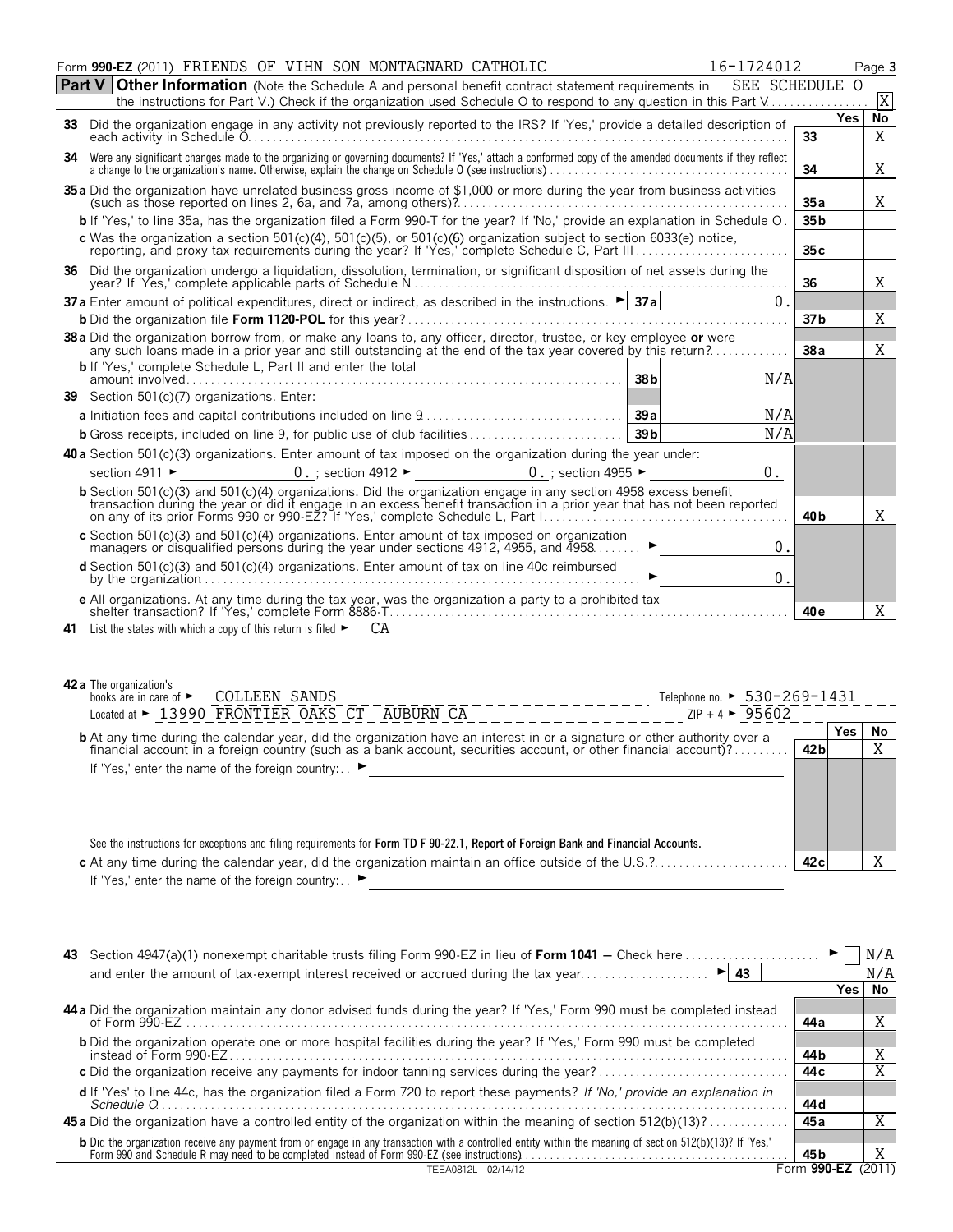|                | Form 990-EZ (2011) FRIENDS OF VIHN SON MONTAGNARD CATHOLIC                                                                                                                                                                        |                                       |     |                                                      |                                             | 16-1724012    |                                           |                         | Page 4    |
|----------------|-----------------------------------------------------------------------------------------------------------------------------------------------------------------------------------------------------------------------------------|---------------------------------------|-----|------------------------------------------------------|---------------------------------------------|---------------|-------------------------------------------|-------------------------|-----------|
|                |                                                                                                                                                                                                                                   |                                       |     |                                                      |                                             |               |                                           | Yes                     | No        |
| 46             |                                                                                                                                                                                                                                   |                                       |     |                                                      |                                             |               |                                           |                         |           |
|                | Did the organization engage, directly or indirectly, in political campaign activities on behalf of or in opposition to candidates for public office? If 'Yes,' complete Schedule C, Part I.                                       |                                       |     |                                                      |                                             |               | 46                                        |                         | X         |
| <b>Part VI</b> | Section 501(c)(3) organizations and section 4947(a)(1) nonexempt charitable trusts only. All section                                                                                                                              |                                       |     |                                                      |                                             |               |                                           |                         |           |
|                | 501(c)(3) organizations and section 4947(a)(1) nonexempt charitable trusts must answer questions                                                                                                                                  |                                       |     |                                                      |                                             |               |                                           |                         |           |
|                | 47-49b and 52, and complete the tables for lines 50 and 51.                                                                                                                                                                       |                                       |     |                                                      |                                             |               |                                           |                         |           |
|                |                                                                                                                                                                                                                                   |                                       |     |                                                      |                                             |               |                                           |                         |           |
|                |                                                                                                                                                                                                                                   |                                       |     |                                                      |                                             |               |                                           | Yes                     | No        |
| 47             | Did the organization engage in lobbying activities or have a section 501(h) election in effect during the tax year? If 'Yes,'                                                                                                     |                                       |     |                                                      |                                             |               |                                           |                         |           |
|                |                                                                                                                                                                                                                                   |                                       |     |                                                      |                                             |               | 47                                        |                         | Χ         |
| 48             |                                                                                                                                                                                                                                   |                                       |     |                                                      |                                             |               | 48                                        |                         | X         |
|                |                                                                                                                                                                                                                                   |                                       |     |                                                      |                                             |               | 49a                                       |                         | X         |
|                |                                                                                                                                                                                                                                   |                                       |     |                                                      |                                             |               | 49 <sub>b</sub>                           |                         |           |
| 50             | Complete this table for the organization's five highest compensated employees (other than officers, directors, trustees and key                                                                                                   |                                       |     |                                                      |                                             |               |                                           |                         |           |
|                | employees) who each received more than \$100,000 of compensation from the organization. If there is none, enter 'None.                                                                                                            |                                       |     |                                                      |                                             |               |                                           |                         |           |
|                |                                                                                                                                                                                                                                   | (b) Title and average                 |     |                                                      | (d) Health benefits,                        |               |                                           | (e) Estimated amount of |           |
|                | (a) Name and address of each employee<br>paid more than \$100,000                                                                                                                                                                 | hours per week<br>devoted to position |     | (c) Reportable compensation<br>(Forms W-2/1099-MISC) | contributions to employee                   |               |                                           | other compensation      |           |
|                |                                                                                                                                                                                                                                   |                                       |     |                                                      | benefit plans, and<br>deferred compensation |               |                                           |                         |           |
| <b>NONE</b>    |                                                                                                                                                                                                                                   |                                       |     |                                                      |                                             |               |                                           |                         |           |
|                |                                                                                                                                                                                                                                   |                                       |     |                                                      |                                             |               |                                           |                         |           |
|                |                                                                                                                                                                                                                                   |                                       |     |                                                      |                                             |               |                                           |                         |           |
|                | __________________________________                                                                                                                                                                                                |                                       |     |                                                      |                                             |               |                                           |                         |           |
|                |                                                                                                                                                                                                                                   |                                       |     |                                                      |                                             |               |                                           |                         |           |
|                | ---------------------+-------                                                                                                                                                                                                     |                                       |     |                                                      |                                             |               |                                           |                         |           |
|                |                                                                                                                                                                                                                                   |                                       |     |                                                      |                                             |               |                                           |                         |           |
|                | ____________________________                                                                                                                                                                                                      |                                       |     |                                                      |                                             |               |                                           |                         |           |
|                |                                                                                                                                                                                                                                   |                                       |     |                                                      |                                             |               |                                           |                         |           |
|                | --------------------                                                                                                                                                                                                              |                                       |     |                                                      |                                             |               |                                           |                         |           |
|                |                                                                                                                                                                                                                                   |                                       |     |                                                      |                                             |               |                                           |                         |           |
|                | e Total number of other employees paid over \$100,000                                                                                                                                                                             | ►                                     |     |                                                      |                                             |               |                                           |                         |           |
| 51.            |                                                                                                                                                                                                                                   |                                       |     |                                                      |                                             |               |                                           |                         |           |
|                | Complete this table for the organization's five highest compensated independent contractors who each received more than \$100,000 of compensation from the organization. If there is none, enter 'None.'                          |                                       |     |                                                      |                                             |               |                                           |                         |           |
|                | (a) Name and address of each independent contractor paid more than \$100,000                                                                                                                                                      |                                       |     |                                                      | (b) Type of service                         |               |                                           | (c) Compensation        |           |
| NONE           |                                                                                                                                                                                                                                   |                                       |     |                                                      |                                             |               |                                           |                         |           |
|                |                                                                                                                                                                                                                                   |                                       |     |                                                      |                                             |               |                                           |                         |           |
|                |                                                                                                                                                                                                                                   |                                       |     |                                                      |                                             |               |                                           |                         |           |
|                |                                                                                                                                                                                                                                   |                                       |     |                                                      |                                             |               |                                           |                         |           |
|                |                                                                                                                                                                                                                                   |                                       |     |                                                      |                                             |               |                                           |                         |           |
|                |                                                                                                                                                                                                                                   |                                       |     |                                                      |                                             |               |                                           |                         |           |
|                |                                                                                                                                                                                                                                   |                                       |     |                                                      |                                             |               |                                           |                         |           |
|                |                                                                                                                                                                                                                                   |                                       |     |                                                      |                                             |               |                                           |                         |           |
|                |                                                                                                                                                                                                                                   |                                       |     |                                                      |                                             |               |                                           |                         |           |
|                |                                                                                                                                                                                                                                   |                                       |     |                                                      |                                             |               |                                           |                         |           |
|                |                                                                                                                                                                                                                                   |                                       |     |                                                      |                                             |               |                                           |                         |           |
|                | <b>e</b> Total number of other independent contractors each receiving over \$100,000                                                                                                                                              |                                       |     |                                                      |                                             | ►             |                                           |                         |           |
|                | 52 Did the organization complete Schedule A? Note: All section 501(c)(3) organizations and $4947(a)(1)$ nonexempt                                                                                                                 |                                       |     |                                                      |                                             |               |                                           |                         |           |
|                |                                                                                                                                                                                                                                   |                                       |     |                                                      |                                             |               | $\blacktriangleright$ $\mid$ X $\mid$ Yes |                         | <b>No</b> |
|                | Under penalties of perjury, I declare that I have examined this return, including accompanying schedules and statements, and to the best of my knowledge and belief, it is<br>true, correct, and complete. Declaration of prepare |                                       |     |                                                      |                                             |               |                                           |                         |           |
|                |                                                                                                                                                                                                                                   |                                       |     |                                                      |                                             |               |                                           |                         |           |
| Sign           | Signature of officer                                                                                                                                                                                                              |                                       |     |                                                      | Date                                        |               |                                           |                         |           |
| <b>Here</b>    | DAVE CHAIX                                                                                                                                                                                                                        |                                       |     |                                                      | PRESIDENT                                   |               |                                           |                         |           |
|                | Type or print name and title.                                                                                                                                                                                                     |                                       |     |                                                      |                                             |               |                                           |                         |           |
|                | Print/Type preparer's name                                                                                                                                                                                                        | Preparer's signature                  |     | Date                                                 | Check                                       | $X$ if        | PTIN                                      |                         |           |
| Paid           | JOHN J. MOORE                                                                                                                                                                                                                     |                                       |     | 2/27/12                                              |                                             | self-employed | P00096430                                 |                         |           |
| Preparer       | LAFLER MOORE CONNERTY & WEBB,<br>Firm's name ▶                                                                                                                                                                                    |                                       | LLP |                                                      |                                             |               |                                           |                         |           |
| Use Only       | 2237 DOUGLAS BLVD STE 140<br>Firm's address ▶                                                                                                                                                                                     |                                       |     |                                                      | Firm's EIN                                  |               | 94-3287444                                |                         |           |
|                | ROSEVILLE, CA 95661-3831                                                                                                                                                                                                          |                                       |     |                                                      | Phone no.                                   | (916)         |                                           | 784-1040                |           |
|                | May the IRS discuss this return with the preparer shown above? See instructions                                                                                                                                                   |                                       |     |                                                      |                                             |               | X Yes<br>▶                                |                         | No        |
|                |                                                                                                                                                                                                                                   |                                       |     |                                                      |                                             |               |                                           |                         |           |

Form **990-EZ** (2011)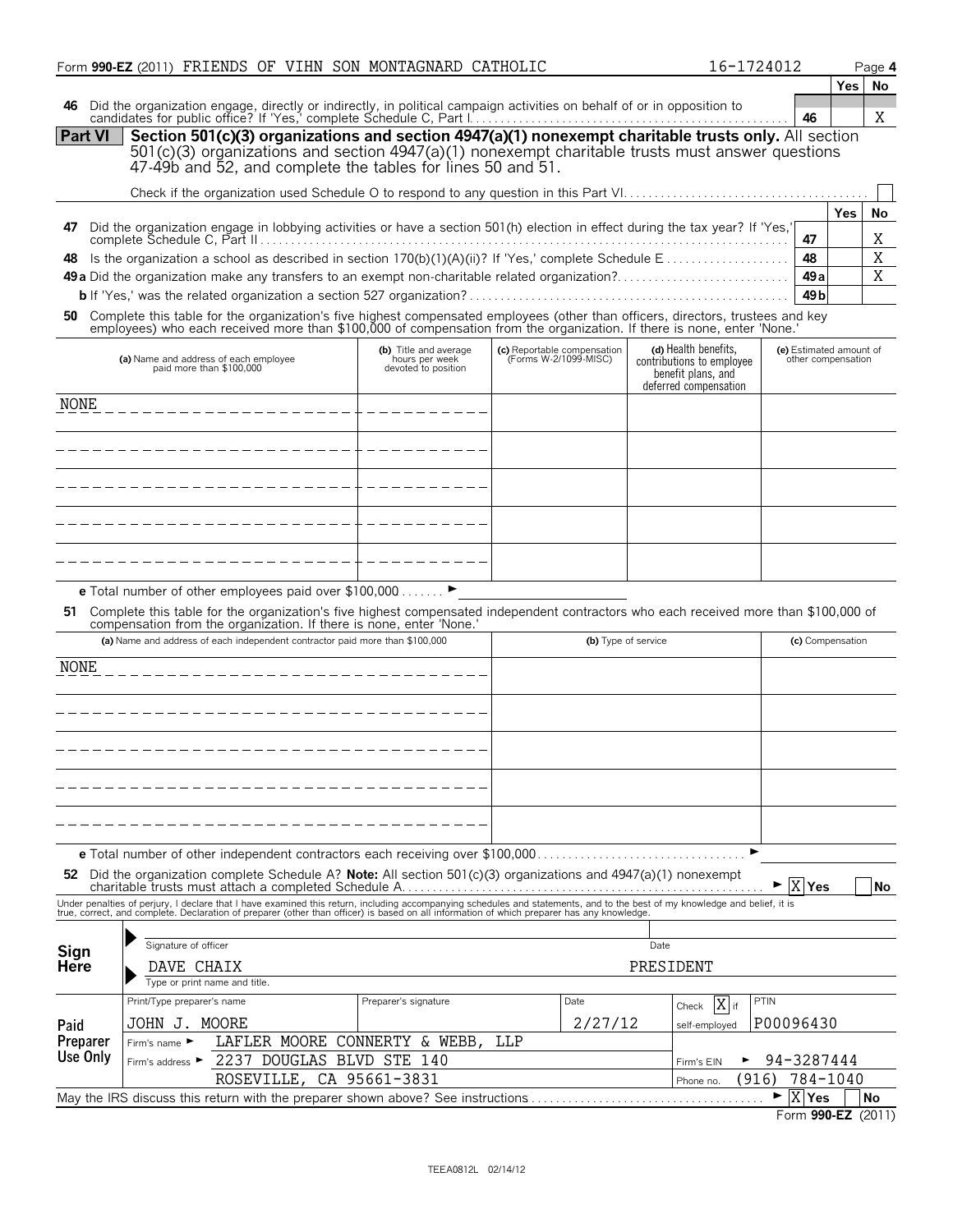| <b>Public Charity Status and Public Support</b><br>2011<br>Complete if the organization is a section 501(c)(3) organization or a section<br>4947(a)(1) nonexempt charitable trust.<br><b>Open to Public</b><br><b>Inspection</b><br>► Attach to Form 990 or Form 990-EZ. ► See separate instructions.<br>Employer identification number<br>FRIENDS OF VIHN SON MONTAGNARD CATHOLIC<br>ORPHANAGE AND MISSION - VIETNAM<br>16-1724012<br><b>Reason for Public Charity Status (All organizations must complete this part.) See instructions.</b><br>The organization is not a private foundation because it is: (For lines 1 through 11, check only one box.)<br>1<br>A church, convention of churches or association of churches described in <b>section 170(b)(1)(A)(i).</b><br>2<br>A school described in section 170(b)(1)(A)(ii). (Attach Schedule E.)<br>3<br>A hospital or a cooperative hospital service organization described in section 170(b)(1)(A)(iii).<br>A medical research organization operated in conjunction with a hospital described in section 170(b)(1)(A)(iii). Enter the hospital's<br>4<br>name, city, and state:<br>An organization operated for the benefit of a college or university owned or operated by a governmental unit described in section<br>5<br>170(b) $(1)(A)(iv)$ . (Complete Part II.)<br>A federal, state, or local government or governmental unit described in section 170(b)(1)(A)(v).<br>6<br>7<br>An organization that normally receives a substantial part of its support from a governmental unit or from the general public described<br>in section 170(b)(1)(A)(vi). (Complete Part II.)<br>A community trust described in section 170(b)(1)(A)(vi). (Complete Part II.)<br>8<br>9<br>ΙX<br>An organization that normally receives: (1) more than 33-1/3% of its support from contributions, membership fees, and gross receipts<br>from activities related to its exempt functions – subject to certain exceptions, and (2) no more than 33-1/3% of its support from gross<br>investment income and unrelated business taxable income (less section 511 tax) from businesses acquired by the organization after<br>June 30, 1975. See section 509(a)(2). (Complete Part III.)<br>10<br>An organization organized and operated exclusively to test for public safety. See section 509(a)(4).<br>11<br>An organization organized and operated exclusively for the benefit of, to perform the functions of, or carry out the purposes of one or<br>more publicly supported organizations described in section 509(a)(1) or section 509(a)(2). See section 509(a)(3). Check the box that describes the type of supporting organization and complete lines 11e through 11h.<br>b<br>Type II<br> Type <br>c l<br>$\blacksquare$ Type III $-$ Functionally integrated<br>Type $III - Other$<br>a l<br>By checking this box, I certify that the organization is not controlled directly or indirectly by one or more disqualified persons<br>е<br>other than foundation managers and other than one or more publicly supported organizations described in section 509(a)(1) or<br>section 509(a)(2).<br>If the organization received a written determination from the IRS that is a Type I, Type II or Type III supporting organization,<br>f<br>Since August 17, 2006, has the organization accepted any gift or contribution from any of the following persons?<br>g<br>Yes<br>No<br>A person who directly or indirectly controls, either alone or together with persons described in (ii) and (iii)<br>(i)<br>11 g (i)<br>11g (ii)<br>(ii)<br>11 g (iii)<br>(iii)<br>Provide the following information about the supported organization(s).<br>(vii) Amount of support<br>(i) Name of supported<br>$(ii)$ $EIN$<br>(iii) Type of organization<br>(iv) is the<br>(v) Did you notify<br>(vi) is the<br>(described on lines 1-9<br>organization in<br>the organization in<br>organization<br>organization in<br>above or IRC section<br>column (i) listed in<br>column (i) of<br>column (i)<br>organized in the<br>(see instructions))<br>your governing<br>your support?<br>U.S.?<br>document?<br>Yes<br>Yes<br>No<br>Yes<br>No<br>No |                                                        |  |  |  |  |  |  | OMB No. 1545-0047 |
|-------------------------------------------------------------------------------------------------------------------------------------------------------------------------------------------------------------------------------------------------------------------------------------------------------------------------------------------------------------------------------------------------------------------------------------------------------------------------------------------------------------------------------------------------------------------------------------------------------------------------------------------------------------------------------------------------------------------------------------------------------------------------------------------------------------------------------------------------------------------------------------------------------------------------------------------------------------------------------------------------------------------------------------------------------------------------------------------------------------------------------------------------------------------------------------------------------------------------------------------------------------------------------------------------------------------------------------------------------------------------------------------------------------------------------------------------------------------------------------------------------------------------------------------------------------------------------------------------------------------------------------------------------------------------------------------------------------------------------------------------------------------------------------------------------------------------------------------------------------------------------------------------------------------------------------------------------------------------------------------------------------------------------------------------------------------------------------------------------------------------------------------------------------------------------------------------------------------------------------------------------------------------------------------------------------------------------------------------------------------------------------------------------------------------------------------------------------------------------------------------------------------------------------------------------------------------------------------------------------------------------------------------------------------------------------------------------------------------------------------------------------------------------------------------------------------------------------------------------------------------------------------------------------------------------------------------------------------------------------------------------------------------------------------------------------------------------------------------------------------------------------------------------------------------------------------------------------------------------------------------------------------------------------------------------------------------------------------------------------------------------------------------------------------------------------------------------------------------------------------------------------------------------------------------------------------------------------------------------------------------------------------------------------------------------------------------------------------------------------------------------------------------------------------------------------------------------------------------------------------------------------------------------------------------------------------------------------------------------------------------------------------------------------------------------------------------------------------------------------------------------------------------------------------------------------|--------------------------------------------------------|--|--|--|--|--|--|-------------------|
|                                                                                                                                                                                                                                                                                                                                                                                                                                                                                                                                                                                                                                                                                                                                                                                                                                                                                                                                                                                                                                                                                                                                                                                                                                                                                                                                                                                                                                                                                                                                                                                                                                                                                                                                                                                                                                                                                                                                                                                                                                                                                                                                                                                                                                                                                                                                                                                                                                                                                                                                                                                                                                                                                                                                                                                                                                                                                                                                                                                                                                                                                                                                                                                                                                                                                                                                                                                                                                                                                                                                                                                                                                                                                                                                                                                                                                                                                                                                                                                                                                                                                                                                                                                     | <b>SCHEDULE A</b><br>(Form 990 or 990-EZ)              |  |  |  |  |  |  |                   |
|                                                                                                                                                                                                                                                                                                                                                                                                                                                                                                                                                                                                                                                                                                                                                                                                                                                                                                                                                                                                                                                                                                                                                                                                                                                                                                                                                                                                                                                                                                                                                                                                                                                                                                                                                                                                                                                                                                                                                                                                                                                                                                                                                                                                                                                                                                                                                                                                                                                                                                                                                                                                                                                                                                                                                                                                                                                                                                                                                                                                                                                                                                                                                                                                                                                                                                                                                                                                                                                                                                                                                                                                                                                                                                                                                                                                                                                                                                                                                                                                                                                                                                                                                                                     |                                                        |  |  |  |  |  |  |                   |
|                                                                                                                                                                                                                                                                                                                                                                                                                                                                                                                                                                                                                                                                                                                                                                                                                                                                                                                                                                                                                                                                                                                                                                                                                                                                                                                                                                                                                                                                                                                                                                                                                                                                                                                                                                                                                                                                                                                                                                                                                                                                                                                                                                                                                                                                                                                                                                                                                                                                                                                                                                                                                                                                                                                                                                                                                                                                                                                                                                                                                                                                                                                                                                                                                                                                                                                                                                                                                                                                                                                                                                                                                                                                                                                                                                                                                                                                                                                                                                                                                                                                                                                                                                                     | Department of the Treasury<br>Internal Revenue Service |  |  |  |  |  |  |                   |
|                                                                                                                                                                                                                                                                                                                                                                                                                                                                                                                                                                                                                                                                                                                                                                                                                                                                                                                                                                                                                                                                                                                                                                                                                                                                                                                                                                                                                                                                                                                                                                                                                                                                                                                                                                                                                                                                                                                                                                                                                                                                                                                                                                                                                                                                                                                                                                                                                                                                                                                                                                                                                                                                                                                                                                                                                                                                                                                                                                                                                                                                                                                                                                                                                                                                                                                                                                                                                                                                                                                                                                                                                                                                                                                                                                                                                                                                                                                                                                                                                                                                                                                                                                                     | Name of the organization                               |  |  |  |  |  |  |                   |
|                                                                                                                                                                                                                                                                                                                                                                                                                                                                                                                                                                                                                                                                                                                                                                                                                                                                                                                                                                                                                                                                                                                                                                                                                                                                                                                                                                                                                                                                                                                                                                                                                                                                                                                                                                                                                                                                                                                                                                                                                                                                                                                                                                                                                                                                                                                                                                                                                                                                                                                                                                                                                                                                                                                                                                                                                                                                                                                                                                                                                                                                                                                                                                                                                                                                                                                                                                                                                                                                                                                                                                                                                                                                                                                                                                                                                                                                                                                                                                                                                                                                                                                                                                                     | Part I                                                 |  |  |  |  |  |  |                   |
|                                                                                                                                                                                                                                                                                                                                                                                                                                                                                                                                                                                                                                                                                                                                                                                                                                                                                                                                                                                                                                                                                                                                                                                                                                                                                                                                                                                                                                                                                                                                                                                                                                                                                                                                                                                                                                                                                                                                                                                                                                                                                                                                                                                                                                                                                                                                                                                                                                                                                                                                                                                                                                                                                                                                                                                                                                                                                                                                                                                                                                                                                                                                                                                                                                                                                                                                                                                                                                                                                                                                                                                                                                                                                                                                                                                                                                                                                                                                                                                                                                                                                                                                                                                     |                                                        |  |  |  |  |  |  |                   |
|                                                                                                                                                                                                                                                                                                                                                                                                                                                                                                                                                                                                                                                                                                                                                                                                                                                                                                                                                                                                                                                                                                                                                                                                                                                                                                                                                                                                                                                                                                                                                                                                                                                                                                                                                                                                                                                                                                                                                                                                                                                                                                                                                                                                                                                                                                                                                                                                                                                                                                                                                                                                                                                                                                                                                                                                                                                                                                                                                                                                                                                                                                                                                                                                                                                                                                                                                                                                                                                                                                                                                                                                                                                                                                                                                                                                                                                                                                                                                                                                                                                                                                                                                                                     |                                                        |  |  |  |  |  |  |                   |
|                                                                                                                                                                                                                                                                                                                                                                                                                                                                                                                                                                                                                                                                                                                                                                                                                                                                                                                                                                                                                                                                                                                                                                                                                                                                                                                                                                                                                                                                                                                                                                                                                                                                                                                                                                                                                                                                                                                                                                                                                                                                                                                                                                                                                                                                                                                                                                                                                                                                                                                                                                                                                                                                                                                                                                                                                                                                                                                                                                                                                                                                                                                                                                                                                                                                                                                                                                                                                                                                                                                                                                                                                                                                                                                                                                                                                                                                                                                                                                                                                                                                                                                                                                                     |                                                        |  |  |  |  |  |  |                   |
|                                                                                                                                                                                                                                                                                                                                                                                                                                                                                                                                                                                                                                                                                                                                                                                                                                                                                                                                                                                                                                                                                                                                                                                                                                                                                                                                                                                                                                                                                                                                                                                                                                                                                                                                                                                                                                                                                                                                                                                                                                                                                                                                                                                                                                                                                                                                                                                                                                                                                                                                                                                                                                                                                                                                                                                                                                                                                                                                                                                                                                                                                                                                                                                                                                                                                                                                                                                                                                                                                                                                                                                                                                                                                                                                                                                                                                                                                                                                                                                                                                                                                                                                                                                     |                                                        |  |  |  |  |  |  |                   |
|                                                                                                                                                                                                                                                                                                                                                                                                                                                                                                                                                                                                                                                                                                                                                                                                                                                                                                                                                                                                                                                                                                                                                                                                                                                                                                                                                                                                                                                                                                                                                                                                                                                                                                                                                                                                                                                                                                                                                                                                                                                                                                                                                                                                                                                                                                                                                                                                                                                                                                                                                                                                                                                                                                                                                                                                                                                                                                                                                                                                                                                                                                                                                                                                                                                                                                                                                                                                                                                                                                                                                                                                                                                                                                                                                                                                                                                                                                                                                                                                                                                                                                                                                                                     |                                                        |  |  |  |  |  |  |                   |
|                                                                                                                                                                                                                                                                                                                                                                                                                                                                                                                                                                                                                                                                                                                                                                                                                                                                                                                                                                                                                                                                                                                                                                                                                                                                                                                                                                                                                                                                                                                                                                                                                                                                                                                                                                                                                                                                                                                                                                                                                                                                                                                                                                                                                                                                                                                                                                                                                                                                                                                                                                                                                                                                                                                                                                                                                                                                                                                                                                                                                                                                                                                                                                                                                                                                                                                                                                                                                                                                                                                                                                                                                                                                                                                                                                                                                                                                                                                                                                                                                                                                                                                                                                                     |                                                        |  |  |  |  |  |  |                   |
|                                                                                                                                                                                                                                                                                                                                                                                                                                                                                                                                                                                                                                                                                                                                                                                                                                                                                                                                                                                                                                                                                                                                                                                                                                                                                                                                                                                                                                                                                                                                                                                                                                                                                                                                                                                                                                                                                                                                                                                                                                                                                                                                                                                                                                                                                                                                                                                                                                                                                                                                                                                                                                                                                                                                                                                                                                                                                                                                                                                                                                                                                                                                                                                                                                                                                                                                                                                                                                                                                                                                                                                                                                                                                                                                                                                                                                                                                                                                                                                                                                                                                                                                                                                     |                                                        |  |  |  |  |  |  |                   |
|                                                                                                                                                                                                                                                                                                                                                                                                                                                                                                                                                                                                                                                                                                                                                                                                                                                                                                                                                                                                                                                                                                                                                                                                                                                                                                                                                                                                                                                                                                                                                                                                                                                                                                                                                                                                                                                                                                                                                                                                                                                                                                                                                                                                                                                                                                                                                                                                                                                                                                                                                                                                                                                                                                                                                                                                                                                                                                                                                                                                                                                                                                                                                                                                                                                                                                                                                                                                                                                                                                                                                                                                                                                                                                                                                                                                                                                                                                                                                                                                                                                                                                                                                                                     |                                                        |  |  |  |  |  |  |                   |
|                                                                                                                                                                                                                                                                                                                                                                                                                                                                                                                                                                                                                                                                                                                                                                                                                                                                                                                                                                                                                                                                                                                                                                                                                                                                                                                                                                                                                                                                                                                                                                                                                                                                                                                                                                                                                                                                                                                                                                                                                                                                                                                                                                                                                                                                                                                                                                                                                                                                                                                                                                                                                                                                                                                                                                                                                                                                                                                                                                                                                                                                                                                                                                                                                                                                                                                                                                                                                                                                                                                                                                                                                                                                                                                                                                                                                                                                                                                                                                                                                                                                                                                                                                                     |                                                        |  |  |  |  |  |  |                   |
|                                                                                                                                                                                                                                                                                                                                                                                                                                                                                                                                                                                                                                                                                                                                                                                                                                                                                                                                                                                                                                                                                                                                                                                                                                                                                                                                                                                                                                                                                                                                                                                                                                                                                                                                                                                                                                                                                                                                                                                                                                                                                                                                                                                                                                                                                                                                                                                                                                                                                                                                                                                                                                                                                                                                                                                                                                                                                                                                                                                                                                                                                                                                                                                                                                                                                                                                                                                                                                                                                                                                                                                                                                                                                                                                                                                                                                                                                                                                                                                                                                                                                                                                                                                     |                                                        |  |  |  |  |  |  |                   |
|                                                                                                                                                                                                                                                                                                                                                                                                                                                                                                                                                                                                                                                                                                                                                                                                                                                                                                                                                                                                                                                                                                                                                                                                                                                                                                                                                                                                                                                                                                                                                                                                                                                                                                                                                                                                                                                                                                                                                                                                                                                                                                                                                                                                                                                                                                                                                                                                                                                                                                                                                                                                                                                                                                                                                                                                                                                                                                                                                                                                                                                                                                                                                                                                                                                                                                                                                                                                                                                                                                                                                                                                                                                                                                                                                                                                                                                                                                                                                                                                                                                                                                                                                                                     |                                                        |  |  |  |  |  |  |                   |
|                                                                                                                                                                                                                                                                                                                                                                                                                                                                                                                                                                                                                                                                                                                                                                                                                                                                                                                                                                                                                                                                                                                                                                                                                                                                                                                                                                                                                                                                                                                                                                                                                                                                                                                                                                                                                                                                                                                                                                                                                                                                                                                                                                                                                                                                                                                                                                                                                                                                                                                                                                                                                                                                                                                                                                                                                                                                                                                                                                                                                                                                                                                                                                                                                                                                                                                                                                                                                                                                                                                                                                                                                                                                                                                                                                                                                                                                                                                                                                                                                                                                                                                                                                                     |                                                        |  |  |  |  |  |  |                   |
|                                                                                                                                                                                                                                                                                                                                                                                                                                                                                                                                                                                                                                                                                                                                                                                                                                                                                                                                                                                                                                                                                                                                                                                                                                                                                                                                                                                                                                                                                                                                                                                                                                                                                                                                                                                                                                                                                                                                                                                                                                                                                                                                                                                                                                                                                                                                                                                                                                                                                                                                                                                                                                                                                                                                                                                                                                                                                                                                                                                                                                                                                                                                                                                                                                                                                                                                                                                                                                                                                                                                                                                                                                                                                                                                                                                                                                                                                                                                                                                                                                                                                                                                                                                     |                                                        |  |  |  |  |  |  |                   |
|                                                                                                                                                                                                                                                                                                                                                                                                                                                                                                                                                                                                                                                                                                                                                                                                                                                                                                                                                                                                                                                                                                                                                                                                                                                                                                                                                                                                                                                                                                                                                                                                                                                                                                                                                                                                                                                                                                                                                                                                                                                                                                                                                                                                                                                                                                                                                                                                                                                                                                                                                                                                                                                                                                                                                                                                                                                                                                                                                                                                                                                                                                                                                                                                                                                                                                                                                                                                                                                                                                                                                                                                                                                                                                                                                                                                                                                                                                                                                                                                                                                                                                                                                                                     |                                                        |  |  |  |  |  |  |                   |
|                                                                                                                                                                                                                                                                                                                                                                                                                                                                                                                                                                                                                                                                                                                                                                                                                                                                                                                                                                                                                                                                                                                                                                                                                                                                                                                                                                                                                                                                                                                                                                                                                                                                                                                                                                                                                                                                                                                                                                                                                                                                                                                                                                                                                                                                                                                                                                                                                                                                                                                                                                                                                                                                                                                                                                                                                                                                                                                                                                                                                                                                                                                                                                                                                                                                                                                                                                                                                                                                                                                                                                                                                                                                                                                                                                                                                                                                                                                                                                                                                                                                                                                                                                                     |                                                        |  |  |  |  |  |  |                   |
|                                                                                                                                                                                                                                                                                                                                                                                                                                                                                                                                                                                                                                                                                                                                                                                                                                                                                                                                                                                                                                                                                                                                                                                                                                                                                                                                                                                                                                                                                                                                                                                                                                                                                                                                                                                                                                                                                                                                                                                                                                                                                                                                                                                                                                                                                                                                                                                                                                                                                                                                                                                                                                                                                                                                                                                                                                                                                                                                                                                                                                                                                                                                                                                                                                                                                                                                                                                                                                                                                                                                                                                                                                                                                                                                                                                                                                                                                                                                                                                                                                                                                                                                                                                     |                                                        |  |  |  |  |  |  |                   |
|                                                                                                                                                                                                                                                                                                                                                                                                                                                                                                                                                                                                                                                                                                                                                                                                                                                                                                                                                                                                                                                                                                                                                                                                                                                                                                                                                                                                                                                                                                                                                                                                                                                                                                                                                                                                                                                                                                                                                                                                                                                                                                                                                                                                                                                                                                                                                                                                                                                                                                                                                                                                                                                                                                                                                                                                                                                                                                                                                                                                                                                                                                                                                                                                                                                                                                                                                                                                                                                                                                                                                                                                                                                                                                                                                                                                                                                                                                                                                                                                                                                                                                                                                                                     |                                                        |  |  |  |  |  |  |                   |
|                                                                                                                                                                                                                                                                                                                                                                                                                                                                                                                                                                                                                                                                                                                                                                                                                                                                                                                                                                                                                                                                                                                                                                                                                                                                                                                                                                                                                                                                                                                                                                                                                                                                                                                                                                                                                                                                                                                                                                                                                                                                                                                                                                                                                                                                                                                                                                                                                                                                                                                                                                                                                                                                                                                                                                                                                                                                                                                                                                                                                                                                                                                                                                                                                                                                                                                                                                                                                                                                                                                                                                                                                                                                                                                                                                                                                                                                                                                                                                                                                                                                                                                                                                                     |                                                        |  |  |  |  |  |  |                   |
|                                                                                                                                                                                                                                                                                                                                                                                                                                                                                                                                                                                                                                                                                                                                                                                                                                                                                                                                                                                                                                                                                                                                                                                                                                                                                                                                                                                                                                                                                                                                                                                                                                                                                                                                                                                                                                                                                                                                                                                                                                                                                                                                                                                                                                                                                                                                                                                                                                                                                                                                                                                                                                                                                                                                                                                                                                                                                                                                                                                                                                                                                                                                                                                                                                                                                                                                                                                                                                                                                                                                                                                                                                                                                                                                                                                                                                                                                                                                                                                                                                                                                                                                                                                     |                                                        |  |  |  |  |  |  |                   |
|                                                                                                                                                                                                                                                                                                                                                                                                                                                                                                                                                                                                                                                                                                                                                                                                                                                                                                                                                                                                                                                                                                                                                                                                                                                                                                                                                                                                                                                                                                                                                                                                                                                                                                                                                                                                                                                                                                                                                                                                                                                                                                                                                                                                                                                                                                                                                                                                                                                                                                                                                                                                                                                                                                                                                                                                                                                                                                                                                                                                                                                                                                                                                                                                                                                                                                                                                                                                                                                                                                                                                                                                                                                                                                                                                                                                                                                                                                                                                                                                                                                                                                                                                                                     |                                                        |  |  |  |  |  |  |                   |
|                                                                                                                                                                                                                                                                                                                                                                                                                                                                                                                                                                                                                                                                                                                                                                                                                                                                                                                                                                                                                                                                                                                                                                                                                                                                                                                                                                                                                                                                                                                                                                                                                                                                                                                                                                                                                                                                                                                                                                                                                                                                                                                                                                                                                                                                                                                                                                                                                                                                                                                                                                                                                                                                                                                                                                                                                                                                                                                                                                                                                                                                                                                                                                                                                                                                                                                                                                                                                                                                                                                                                                                                                                                                                                                                                                                                                                                                                                                                                                                                                                                                                                                                                                                     |                                                        |  |  |  |  |  |  |                   |
|                                                                                                                                                                                                                                                                                                                                                                                                                                                                                                                                                                                                                                                                                                                                                                                                                                                                                                                                                                                                                                                                                                                                                                                                                                                                                                                                                                                                                                                                                                                                                                                                                                                                                                                                                                                                                                                                                                                                                                                                                                                                                                                                                                                                                                                                                                                                                                                                                                                                                                                                                                                                                                                                                                                                                                                                                                                                                                                                                                                                                                                                                                                                                                                                                                                                                                                                                                                                                                                                                                                                                                                                                                                                                                                                                                                                                                                                                                                                                                                                                                                                                                                                                                                     |                                                        |  |  |  |  |  |  |                   |
|                                                                                                                                                                                                                                                                                                                                                                                                                                                                                                                                                                                                                                                                                                                                                                                                                                                                                                                                                                                                                                                                                                                                                                                                                                                                                                                                                                                                                                                                                                                                                                                                                                                                                                                                                                                                                                                                                                                                                                                                                                                                                                                                                                                                                                                                                                                                                                                                                                                                                                                                                                                                                                                                                                                                                                                                                                                                                                                                                                                                                                                                                                                                                                                                                                                                                                                                                                                                                                                                                                                                                                                                                                                                                                                                                                                                                                                                                                                                                                                                                                                                                                                                                                                     |                                                        |  |  |  |  |  |  |                   |
|                                                                                                                                                                                                                                                                                                                                                                                                                                                                                                                                                                                                                                                                                                                                                                                                                                                                                                                                                                                                                                                                                                                                                                                                                                                                                                                                                                                                                                                                                                                                                                                                                                                                                                                                                                                                                                                                                                                                                                                                                                                                                                                                                                                                                                                                                                                                                                                                                                                                                                                                                                                                                                                                                                                                                                                                                                                                                                                                                                                                                                                                                                                                                                                                                                                                                                                                                                                                                                                                                                                                                                                                                                                                                                                                                                                                                                                                                                                                                                                                                                                                                                                                                                                     |                                                        |  |  |  |  |  |  |                   |
|                                                                                                                                                                                                                                                                                                                                                                                                                                                                                                                                                                                                                                                                                                                                                                                                                                                                                                                                                                                                                                                                                                                                                                                                                                                                                                                                                                                                                                                                                                                                                                                                                                                                                                                                                                                                                                                                                                                                                                                                                                                                                                                                                                                                                                                                                                                                                                                                                                                                                                                                                                                                                                                                                                                                                                                                                                                                                                                                                                                                                                                                                                                                                                                                                                                                                                                                                                                                                                                                                                                                                                                                                                                                                                                                                                                                                                                                                                                                                                                                                                                                                                                                                                                     |                                                        |  |  |  |  |  |  |                   |
|                                                                                                                                                                                                                                                                                                                                                                                                                                                                                                                                                                                                                                                                                                                                                                                                                                                                                                                                                                                                                                                                                                                                                                                                                                                                                                                                                                                                                                                                                                                                                                                                                                                                                                                                                                                                                                                                                                                                                                                                                                                                                                                                                                                                                                                                                                                                                                                                                                                                                                                                                                                                                                                                                                                                                                                                                                                                                                                                                                                                                                                                                                                                                                                                                                                                                                                                                                                                                                                                                                                                                                                                                                                                                                                                                                                                                                                                                                                                                                                                                                                                                                                                                                                     | (A)                                                    |  |  |  |  |  |  |                   |
|                                                                                                                                                                                                                                                                                                                                                                                                                                                                                                                                                                                                                                                                                                                                                                                                                                                                                                                                                                                                                                                                                                                                                                                                                                                                                                                                                                                                                                                                                                                                                                                                                                                                                                                                                                                                                                                                                                                                                                                                                                                                                                                                                                                                                                                                                                                                                                                                                                                                                                                                                                                                                                                                                                                                                                                                                                                                                                                                                                                                                                                                                                                                                                                                                                                                                                                                                                                                                                                                                                                                                                                                                                                                                                                                                                                                                                                                                                                                                                                                                                                                                                                                                                                     |                                                        |  |  |  |  |  |  |                   |
|                                                                                                                                                                                                                                                                                                                                                                                                                                                                                                                                                                                                                                                                                                                                                                                                                                                                                                                                                                                                                                                                                                                                                                                                                                                                                                                                                                                                                                                                                                                                                                                                                                                                                                                                                                                                                                                                                                                                                                                                                                                                                                                                                                                                                                                                                                                                                                                                                                                                                                                                                                                                                                                                                                                                                                                                                                                                                                                                                                                                                                                                                                                                                                                                                                                                                                                                                                                                                                                                                                                                                                                                                                                                                                                                                                                                                                                                                                                                                                                                                                                                                                                                                                                     | (B)                                                    |  |  |  |  |  |  |                   |
|                                                                                                                                                                                                                                                                                                                                                                                                                                                                                                                                                                                                                                                                                                                                                                                                                                                                                                                                                                                                                                                                                                                                                                                                                                                                                                                                                                                                                                                                                                                                                                                                                                                                                                                                                                                                                                                                                                                                                                                                                                                                                                                                                                                                                                                                                                                                                                                                                                                                                                                                                                                                                                                                                                                                                                                                                                                                                                                                                                                                                                                                                                                                                                                                                                                                                                                                                                                                                                                                                                                                                                                                                                                                                                                                                                                                                                                                                                                                                                                                                                                                                                                                                                                     | (C)                                                    |  |  |  |  |  |  |                   |
|                                                                                                                                                                                                                                                                                                                                                                                                                                                                                                                                                                                                                                                                                                                                                                                                                                                                                                                                                                                                                                                                                                                                                                                                                                                                                                                                                                                                                                                                                                                                                                                                                                                                                                                                                                                                                                                                                                                                                                                                                                                                                                                                                                                                                                                                                                                                                                                                                                                                                                                                                                                                                                                                                                                                                                                                                                                                                                                                                                                                                                                                                                                                                                                                                                                                                                                                                                                                                                                                                                                                                                                                                                                                                                                                                                                                                                                                                                                                                                                                                                                                                                                                                                                     |                                                        |  |  |  |  |  |  |                   |
|                                                                                                                                                                                                                                                                                                                                                                                                                                                                                                                                                                                                                                                                                                                                                                                                                                                                                                                                                                                                                                                                                                                                                                                                                                                                                                                                                                                                                                                                                                                                                                                                                                                                                                                                                                                                                                                                                                                                                                                                                                                                                                                                                                                                                                                                                                                                                                                                                                                                                                                                                                                                                                                                                                                                                                                                                                                                                                                                                                                                                                                                                                                                                                                                                                                                                                                                                                                                                                                                                                                                                                                                                                                                                                                                                                                                                                                                                                                                                                                                                                                                                                                                                                                     | (D)                                                    |  |  |  |  |  |  |                   |
|                                                                                                                                                                                                                                                                                                                                                                                                                                                                                                                                                                                                                                                                                                                                                                                                                                                                                                                                                                                                                                                                                                                                                                                                                                                                                                                                                                                                                                                                                                                                                                                                                                                                                                                                                                                                                                                                                                                                                                                                                                                                                                                                                                                                                                                                                                                                                                                                                                                                                                                                                                                                                                                                                                                                                                                                                                                                                                                                                                                                                                                                                                                                                                                                                                                                                                                                                                                                                                                                                                                                                                                                                                                                                                                                                                                                                                                                                                                                                                                                                                                                                                                                                                                     | (E)                                                    |  |  |  |  |  |  |                   |
|                                                                                                                                                                                                                                                                                                                                                                                                                                                                                                                                                                                                                                                                                                                                                                                                                                                                                                                                                                                                                                                                                                                                                                                                                                                                                                                                                                                                                                                                                                                                                                                                                                                                                                                                                                                                                                                                                                                                                                                                                                                                                                                                                                                                                                                                                                                                                                                                                                                                                                                                                                                                                                                                                                                                                                                                                                                                                                                                                                                                                                                                                                                                                                                                                                                                                                                                                                                                                                                                                                                                                                                                                                                                                                                                                                                                                                                                                                                                                                                                                                                                                                                                                                                     | Total                                                  |  |  |  |  |  |  |                   |
| BAA For Paperwork Reduction Act Notice, see the Instructions for Form 990 or 990-EZ.<br>Schedule A (Form 990 or 990-EZ) 2011                                                                                                                                                                                                                                                                                                                                                                                                                                                                                                                                                                                                                                                                                                                                                                                                                                                                                                                                                                                                                                                                                                                                                                                                                                                                                                                                                                                                                                                                                                                                                                                                                                                                                                                                                                                                                                                                                                                                                                                                                                                                                                                                                                                                                                                                                                                                                                                                                                                                                                                                                                                                                                                                                                                                                                                                                                                                                                                                                                                                                                                                                                                                                                                                                                                                                                                                                                                                                                                                                                                                                                                                                                                                                                                                                                                                                                                                                                                                                                                                                                                        |                                                        |  |  |  |  |  |  |                   |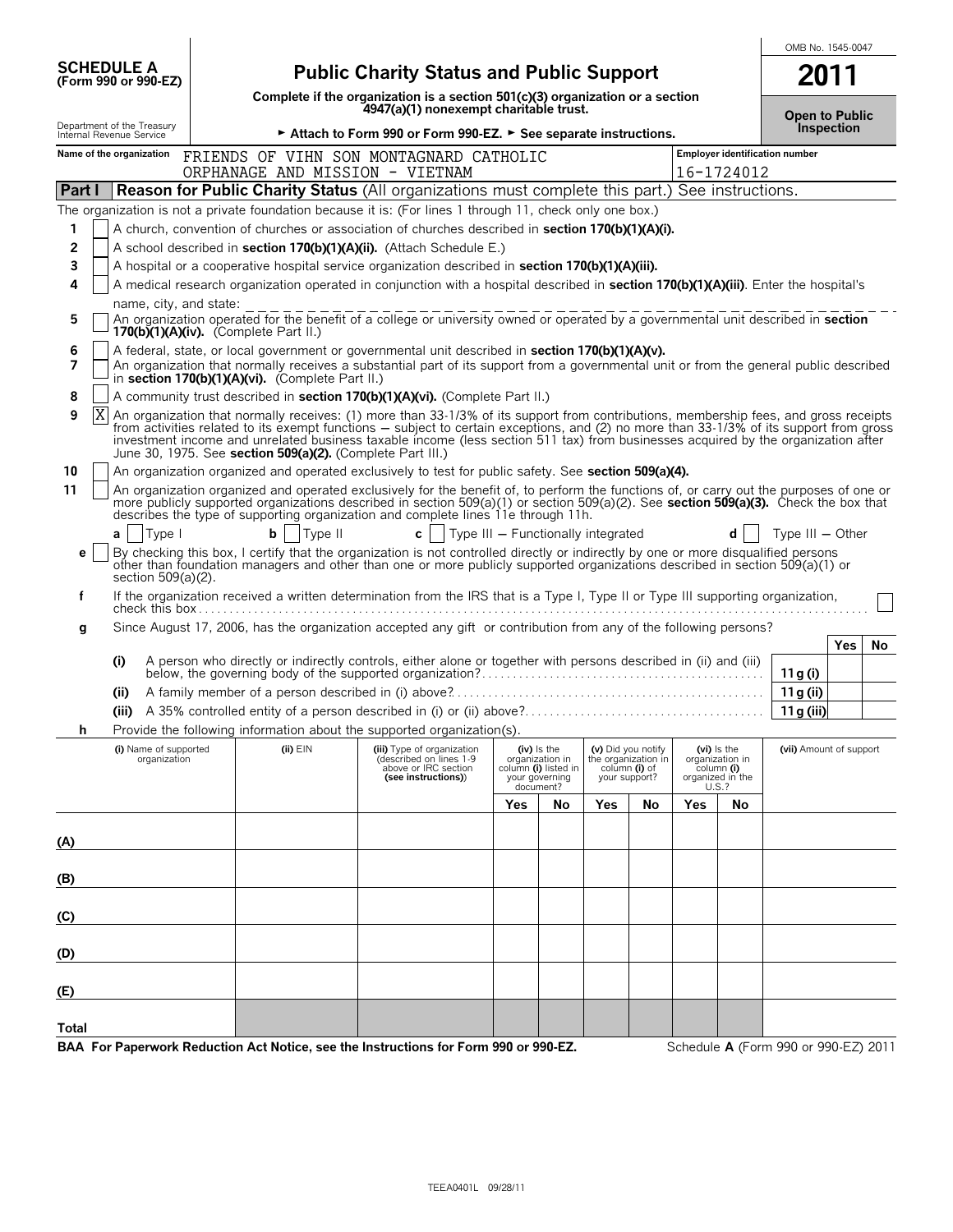## Schedule **A** (Form 990 or 990-EZ) 2011 FRIENDS OF VIHN SON MONTAGNARD CATHOLIC 16-1724012 Page 2

# **Part II Support Schedule for Organizations Described in Sections 170(b)(1)(A)(iv) and 170(b)(1)(A)(vi)**

(Complete only if you checked the box on line 5, 7, or 8 of Part I or if the organization failed to qualify under Part III. If the organization fails to qualify under the tests listed below, please complete Part III.)

|     | <b>Section A. Public Support</b>                                                                                                                                                                                                                                                                                                                                                                            |          |            |            |            |            |                                      |
|-----|-------------------------------------------------------------------------------------------------------------------------------------------------------------------------------------------------------------------------------------------------------------------------------------------------------------------------------------------------------------------------------------------------------------|----------|------------|------------|------------|------------|--------------------------------------|
|     | Calendar year (or fiscal year<br>beginning in) $\blacktriangleright$                                                                                                                                                                                                                                                                                                                                        | (a) 2007 | (b) $2008$ | $(c)$ 2009 | $(d)$ 2010 | (e) $2011$ | (f) Total                            |
| 1.  | Gifts, grants, contributions, and<br>membership fees received. (Do not<br>include any 'unusual grants.'). $\ldots$                                                                                                                                                                                                                                                                                          |          |            |            |            |            |                                      |
|     | 2 Tax revenues levied for the<br>organization's benefit and<br>either paid to or expended                                                                                                                                                                                                                                                                                                                   |          |            |            |            |            |                                      |
| 3   | The value of services or<br>facilities furnished by a<br>governmental unit to the<br>organization without charge                                                                                                                                                                                                                                                                                            |          |            |            |            |            |                                      |
| 4   | <b>Total.</b> Add lines 1 through 3                                                                                                                                                                                                                                                                                                                                                                         |          |            |            |            |            |                                      |
| 5   | The portion of total<br>contributions by each person<br>(other than a governmental<br>unit or publicly supported<br>organization) included on line 1<br>that exceeds 2% of the amount<br>shown on line 11, column $(f)$                                                                                                                                                                                     |          |            |            |            |            |                                      |
| 6   | <b>Public support.</b> Subtract line 5<br>from line $4$                                                                                                                                                                                                                                                                                                                                                     |          |            |            |            |            |                                      |
|     | <b>Section B. Total Support</b>                                                                                                                                                                                                                                                                                                                                                                             |          |            |            |            |            |                                      |
|     | Calendar year (or fiscal year<br>beginning in) $\blacktriangleright$                                                                                                                                                                                                                                                                                                                                        | (a) 2007 | (b) $2008$ | $(c)$ 2009 | $(d)$ 2010 | (e) 2011   | (f) Total                            |
|     | <b>7</b> Amounts from line $4, \ldots, \ldots$                                                                                                                                                                                                                                                                                                                                                              |          |            |            |            |            |                                      |
| 8   | Gross income from interest,<br>dividends, payments received<br>on securities loans, rents,<br>royalties and income from<br>similar sources                                                                                                                                                                                                                                                                  |          |            |            |            |            |                                      |
| 9   | Net income from unrelated<br>business activities, whether or<br>not the business is regularly<br>carried on                                                                                                                                                                                                                                                                                                 |          |            |            |            |            |                                      |
| 10  | Other income. Do not include<br>gain or loss from the sale of<br>capital assets (Explain in                                                                                                                                                                                                                                                                                                                 |          |            |            |            |            |                                      |
|     | 11 Total support. Add lines 7<br>through $10$                                                                                                                                                                                                                                                                                                                                                               |          |            |            |            |            |                                      |
| 12  |                                                                                                                                                                                                                                                                                                                                                                                                             |          |            |            |            | 12         |                                      |
|     | 13 First five years. If the Form 990 is for the organization's first, second, third, fourth, or fifth tax year as a section 501(c)(3)                                                                                                                                                                                                                                                                       |          |            |            |            |            | ►∣                                   |
|     | Section C. Computation of Public Support Percentage                                                                                                                                                                                                                                                                                                                                                         |          |            |            |            |            |                                      |
| 14  | Public support percentage for 2011 (line 6, column (f) divided by line 11, column (f)                                                                                                                                                                                                                                                                                                                       |          |            |            |            | 14<br>15   | %                                    |
|     |                                                                                                                                                                                                                                                                                                                                                                                                             |          |            |            |            |            | %                                    |
|     | 16a 33-1/3% support test - 2011. If the organization did not check the box on line 13, and the line 14 is 33-1/3% or more, check this box                                                                                                                                                                                                                                                                   |          |            |            |            |            |                                      |
|     | <b>b 33-1/3% support test - 2010.</b> If the organization did not check a box on line 13 or 16a, and line 15 is 33-1/3% or more, check this box                                                                                                                                                                                                                                                             |          |            |            |            |            |                                      |
|     | 17a 10%-facts-and-circumstances test - 2011. If the organization did not check a box on line 13, 16a, or 16b, and line 14 is 10%<br>or more, and if the organization meets the 'facts-and-circumstances' test, check this box and stop here. Explain in Part IV how<br>the organization meets the 'facts-and-circumstances' test. The organization qualifies as a publicly supported organization           |          |            |            |            |            | $\mathcal{L}_{\mathcal{A}}$          |
|     | <b>b 10%-facts-and-circumstances test - 2010.</b> If the organization did not check a box on line 13, 16a, 16b, or 17a, and line 15 is 10%<br>or more, and if the organization meets the 'facts-and-circumstances' test, check this box and stop here. Explain in Part IV how the<br>organization meets the 'facts-and-circumstances' test. The organization qualifies as a publicly supported organization |          |            |            |            |            |                                      |
| 18  | <b>Private foundation.</b> If the organization did not check a box on line 13, 16a, 16b, 17a, or 17b, check this box and see instructions                                                                                                                                                                                                                                                                   |          |            |            |            |            |                                      |
| BAA |                                                                                                                                                                                                                                                                                                                                                                                                             |          |            |            |            |            | Schedule A (Form 990 or 990-EZ) 2011 |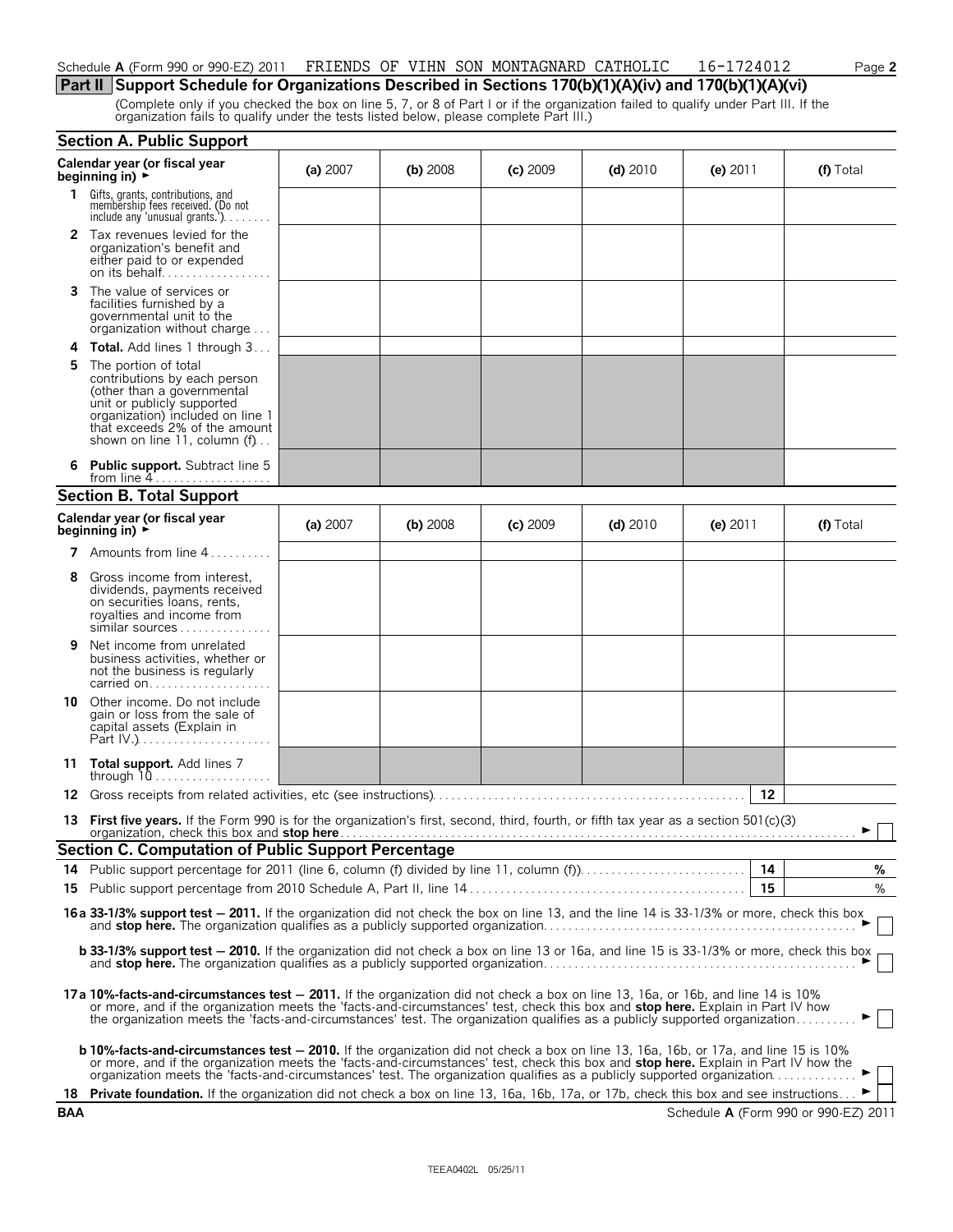### Schedule **A** (Form 990 or 990-EZ) 2011 FRIENDS OF VIHN SON MONTAGNARD CATHOLIC 16-1724012 Page 3

## **Part III** Support Schedule for Organizations Described in Section 509(a)(2)

(Complete only if you checked the box on line 9 of Part I or if the organization failed to qualify under Part II. If the organization fails to qualify under the tests listed below, please complete Part II.)

|    | <b>Section A. Public Support</b>                                                                                                                                                                                                                                 |          |            |            |            |                         |              |
|----|------------------------------------------------------------------------------------------------------------------------------------------------------------------------------------------------------------------------------------------------------------------|----------|------------|------------|------------|-------------------------|--------------|
|    | Calendar year (or fiscal yr beginning in) ►                                                                                                                                                                                                                      | (a) 2007 | (b) 2008   | $(c)$ 2009 | $(d)$ 2010 | (e) 2011                | (f) Total    |
|    | 1 Gifts, grants, contributions<br>and membership fees<br>received. (Do not include                                                                                                                                                                               |          |            |            |            |                         |              |
|    | any 'unusual grants.')                                                                                                                                                                                                                                           | 94,289.  | 78,107.    | 97,215.    | 112,716.   | 157,234.                | 539,561.     |
|    | 2 Gross receipts from admis-<br>sions, merchandise sold or<br>services performed, or facilities<br>furnished in any activity that is<br>related to the organization's<br>$tax$ -exempt purpose                                                                   |          |            |            |            |                         | 0.           |
|    | 3 Gross receipts from activities<br>that are not an unrelated trade<br>or business under section 513.                                                                                                                                                            |          |            |            |            |                         | 0.           |
|    | 4 Tax revenues levied for the<br>organization's benefit and<br>either paid to or expended on                                                                                                                                                                     |          |            |            |            |                         | $0$ .        |
|    | 5 The value of services or<br>facilities furnished by a<br>governmental unit to the<br>organization without charge                                                                                                                                               |          |            |            |            |                         | 0.           |
|    | 6 Total. Add lines 1 through 5                                                                                                                                                                                                                                   | 94,289.  | 78,107.    | 97,215.    | 112,716.   | 157,234.                | 539, 561.    |
|    | <b>7a</b> Amounts included on lines 1,<br>2, and 3 received from<br>disqualified persons                                                                                                                                                                         | 0.       | 0.         | 0.         | $0$ .      | 0.                      | $0$ .        |
|    | <b>b</b> Amounts included on lines 2<br>and 3 received from other than<br>disqualified persons that<br>exceed the greater of \$5,000 or<br>1% of the amount on line 13                                                                                           | 0.       | 0.         | 0.         | 0.         |                         |              |
|    | for the year                                                                                                                                                                                                                                                     | 0.       | 0.         | 0.         | 0.         | 0.<br>0.                | 0.<br>$0$ .  |
|    | c Add lines 7a and 7b                                                                                                                                                                                                                                            |          |            |            |            |                         |              |
|    | 8 Public support (Subtract line<br>7c from line 6.)                                                                                                                                                                                                              |          |            |            |            |                         | 539,561.     |
|    | <b>Section B. Total Support</b>                                                                                                                                                                                                                                  |          |            |            |            |                         |              |
|    | Calendar year (or fiscal yr beginning in) $\blacktriangleright$                                                                                                                                                                                                  | (a) 2007 | $(b)$ 2008 | $(c)$ 2009 | $(d)$ 2010 | (e) 2011                | (f) Total    |
|    | 9 Amounts from line 6                                                                                                                                                                                                                                            | 94,289.  | 78,107.    | 97,215.    | 112,716.   | $\overline{1}$ 57, 234. | 539,561.     |
|    | 10a Gross income from interest,<br>dividends, payments received<br>on securities loans, rents,<br>royalties and income from<br>similar sources<br><b>b</b> Unrelated business taxable<br>income (less section 511<br>taxes) from businesses                      | 385.     | 2,336.     | 1,718.     | 1,202.     | 1,294.                  | 6,935.       |
|    | acquired after June 30, 1975<br>c Add lines 10a and 10b.                                                                                                                                                                                                         | 385.     | 2,336.     | 1,718.     | 1,202.     | 1,294.                  | υ.<br>6,935. |
|    | 11 Net income from unrelated business<br>activities not included in line 10b,<br>whether or not the business is<br>regularly carried on                                                                                                                          |          |            |            |            |                         | 0.           |
|    | 12 Other income. Do not include<br>gain or loss from the sale of<br>capital assets (Explain in                                                                                                                                                                   |          |            |            |            |                         | 0.           |
|    | 13 Total support. (Add Ins 9, 10c, 11, and 12.)                                                                                                                                                                                                                  | 94,674.  | 80,443.    | 98,933.    | 113,918.   | 158,528.                | 546,496.     |
| 14 |                                                                                                                                                                                                                                                                  |          |            |            |            |                         |              |
|    | <b>Section C. Computation of Public Support Percentage</b>                                                                                                                                                                                                       |          |            |            |            |                         |              |
|    | 15 Public support percentage for 2011 (line 8, column (f) divided by line 13, column (f)                                                                                                                                                                         |          |            |            |            | 15                      | 98.73 %      |
|    |                                                                                                                                                                                                                                                                  |          |            |            |            | 16                      | 98.68 %      |
|    | Section D. Computation of Investment Income Percentage                                                                                                                                                                                                           |          |            |            |            |                         |              |
| 17 | Investment income percentage for 2011 (line 10c, column (f) divided by line 13, column (f)                                                                                                                                                                       |          |            |            |            | 17                      | $1.27$ %     |
| 18 |                                                                                                                                                                                                                                                                  |          |            |            |            | 18                      | $1.32$ %     |
|    | 19a 33-1/3% support tests - 2011. If the organization did not check the box on line 14, and line 15 is more than 33-1/3%, and line 17<br>is not more than 33-1/3%, check this box and stop here. The organization qualifies as a publicly supported organization |          |            |            |            |                         | $\mathbf{X}$ |
|    | <b>b 33-1/3% support tests - 2010.</b> If the organization did not check a box on line 14 or line 19a, and line 16 is more than 33-1/3%, and line 18 is not more than 33-1/3%, check this box and <b>stop here.</b> The organization qua                         |          |            |            |            |                         |              |
|    | 20 Private foundation. If the organization did not check a box on line 14, 19a, or 19b, check this box and see instructions                                                                                                                                      |          |            |            |            |                         |              |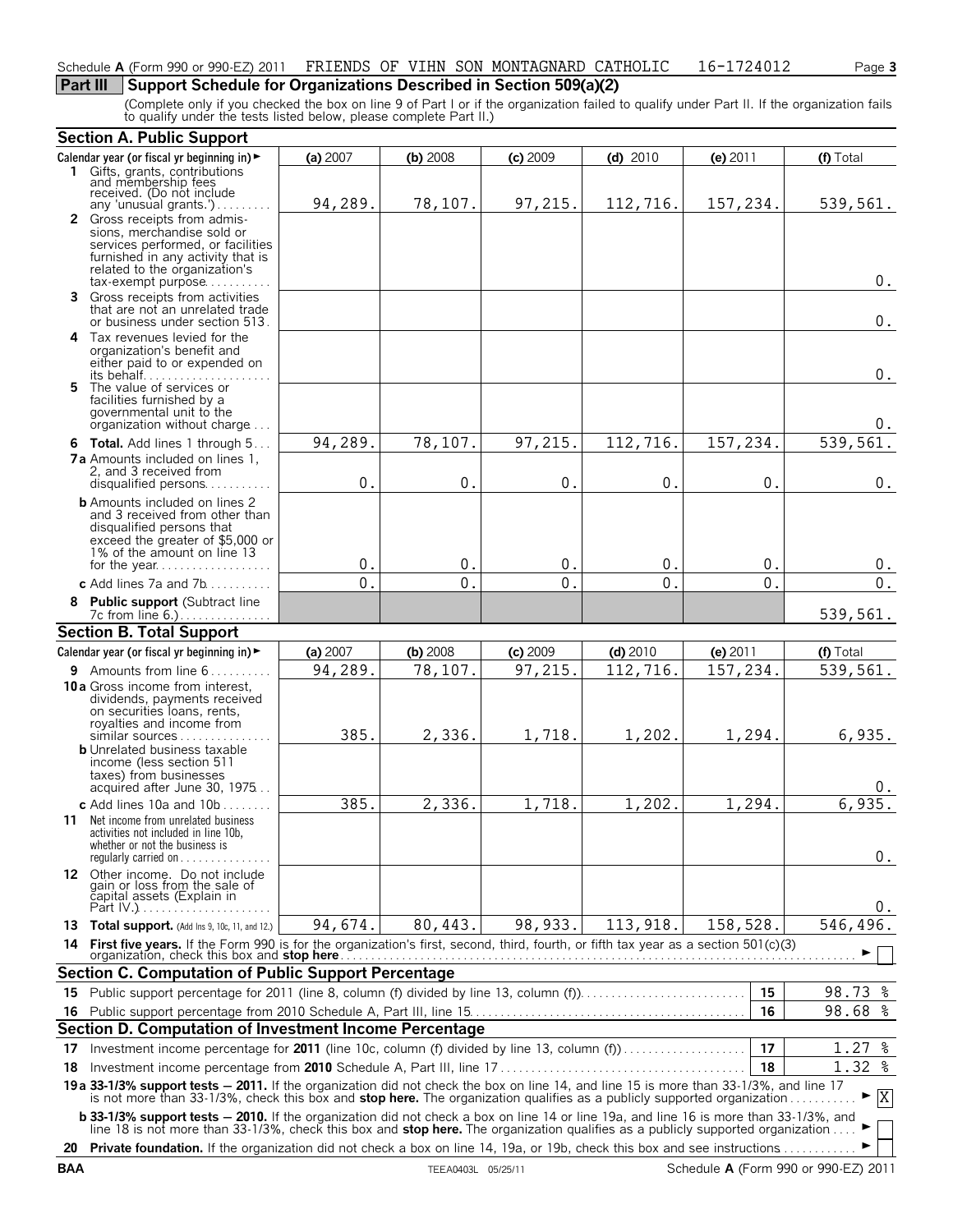| ---------------- |
|------------------|
|                  |
|                  |
|                  |
|                  |
|                  |
|                  |
|                  |
|                  |
|                  |
|                  |
|                  |
|                  |
|                  |

**BAA** Schedule **A** (Form 990 or 990-EZ) 2011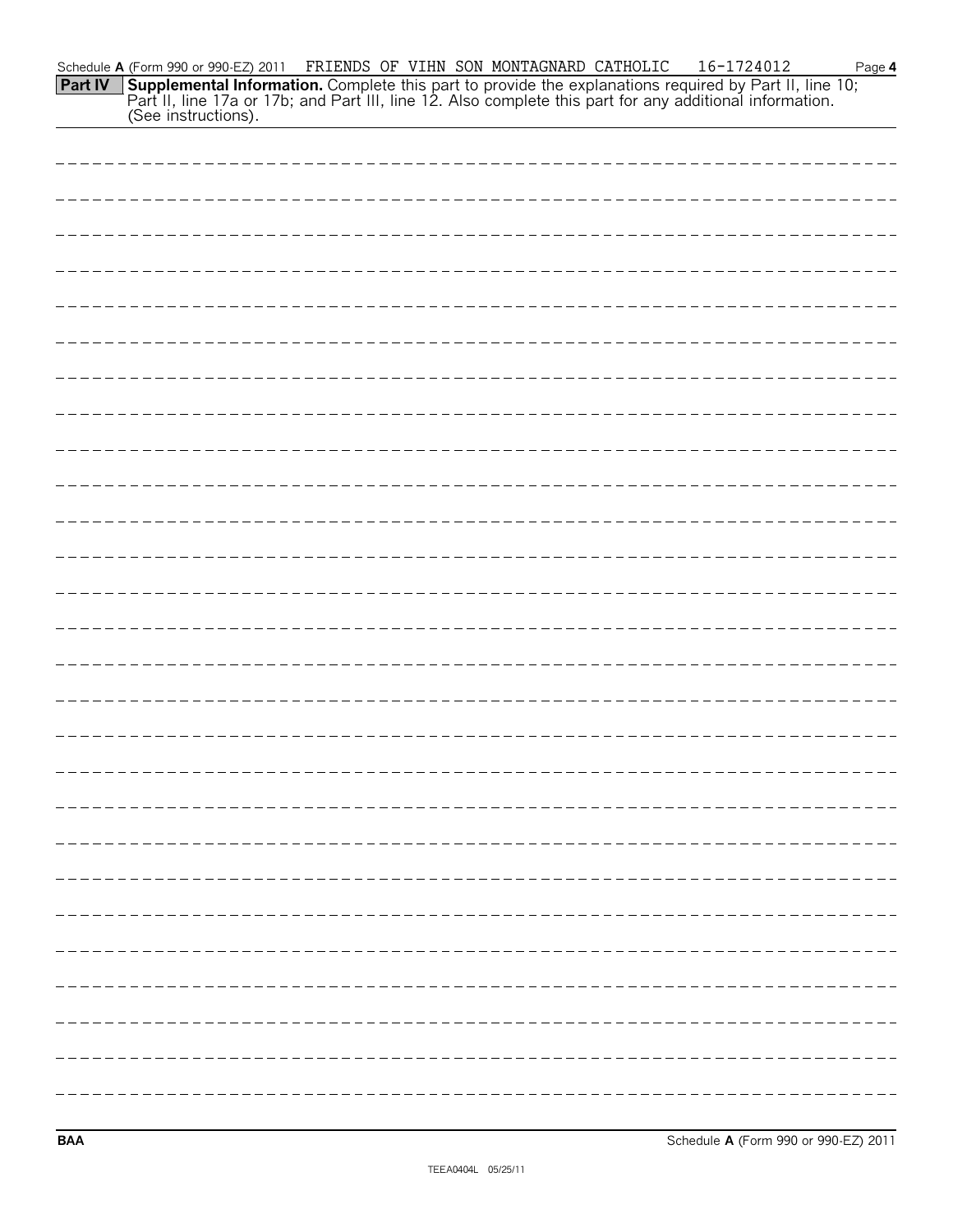| <b>SCHEDULE O</b>                                      | Supplemental Information to Form 990 or 990-EZ                                                                                                                                                         | OMB No. 1545-0047                                   |
|--------------------------------------------------------|--------------------------------------------------------------------------------------------------------------------------------------------------------------------------------------------------------|-----------------------------------------------------|
| (Form 990 or 990-EZ)                                   |                                                                                                                                                                                                        | 2011                                                |
| Department of the Treasury<br>Internal Revenue Service | Complete to provide information for responses to specific questions on<br>Form 990 or 990-EZ or to provide any additional information.<br>Form 990 or 990-EZ or to provide any additional information. | <b>Open to Public</b><br>Inspection                 |
|                                                        | Name of the organization FRIENDS OF VIHN SON MONTAGNARD CATHOLIC<br>ORPHANAGE AND MISSION - VIETNAM                                                                                                    | <b>Employer identification number</b><br>16-1724012 |
|                                                        |                                                                                                                                                                                                        |                                                     |
|                                                        | <u>FORM 990-EZ, PART III - ORGANIZATION'S PRIMARY EXEMPT PURPOSE</u>                                                                                                                                   |                                                     |
|                                                        | TO PROVIDE A COORDINATED EFFORT TO RAISE RESOURCES FOR THE CHILDREN AT VINH SON                                                                                                                        |                                                     |
| MONTAGNARD ORPHANAGE.                                  |                                                                                                                                                                                                        |                                                     |
|                                                        | FORM 990-EZ, PART V - REGARDING TRANSFERS ASSOCIATED WITH PERSONAL BENEFIT CONTRACTS                                                                                                                   |                                                     |
| (A)                                                    | DID THE ORGANIZATION, DURING THE YEAR, RECEIVE ANY FUNDS, DIRECTLY OR                                                                                                                                  |                                                     |
|                                                        | INDIRECTLY, TO PAY PREMIUMS ON A PERSONAL BENEFIT CONTRACT?                                                                                                                                            | N <sub>O</sub>                                      |
| (B)                                                    | DID THE ORGANIZATION, DURING THE YEAR, PAY PREMIUMS, DIRECTLY OR                                                                                                                                       |                                                     |
|                                                        |                                                                                                                                                                                                        | NO                                                  |
|                                                        |                                                                                                                                                                                                        |                                                     |
|                                                        |                                                                                                                                                                                                        |                                                     |
|                                                        |                                                                                                                                                                                                        |                                                     |
|                                                        |                                                                                                                                                                                                        |                                                     |
|                                                        |                                                                                                                                                                                                        |                                                     |
|                                                        |                                                                                                                                                                                                        |                                                     |
|                                                        |                                                                                                                                                                                                        |                                                     |
|                                                        |                                                                                                                                                                                                        |                                                     |
|                                                        |                                                                                                                                                                                                        |                                                     |
|                                                        |                                                                                                                                                                                                        |                                                     |
|                                                        |                                                                                                                                                                                                        |                                                     |
|                                                        |                                                                                                                                                                                                        |                                                     |
|                                                        |                                                                                                                                                                                                        |                                                     |
|                                                        |                                                                                                                                                                                                        |                                                     |
|                                                        |                                                                                                                                                                                                        |                                                     |
|                                                        |                                                                                                                                                                                                        |                                                     |
|                                                        |                                                                                                                                                                                                        |                                                     |
|                                                        |                                                                                                                                                                                                        |                                                     |
|                                                        |                                                                                                                                                                                                        |                                                     |
|                                                        |                                                                                                                                                                                                        |                                                     |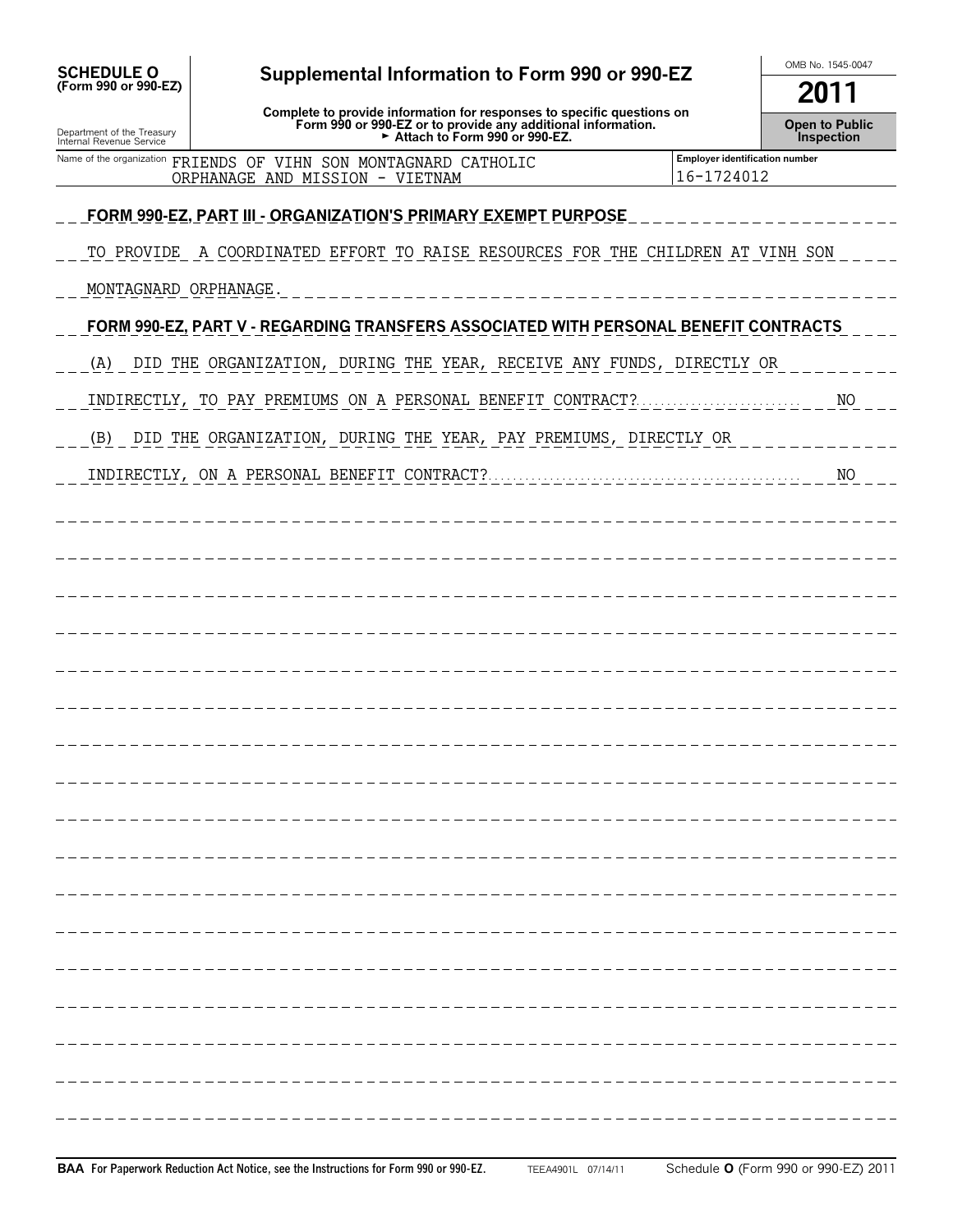# **2011 SCHEDULE O - SUPPLEMENTAL INFORMATION PAGE 2**

#### **FRIENDS OF VIHN SON MONTAGNARD CATHOLIC ORPHANAGE AND MISSION - VIETNAM 16-1724012**

## 2/27/12 09:57AM

**CLIENT FRIENDS**

#### **FORM 990-EZ, PART I, LINE 10 GRANTS AND SIMILAR AMOUNTS PAID IN EXCESS OF \$5,000**

| CLASS OF ACTIVITY:<br>DONEE'S NAME: | FINANCIAL SUPPORT<br>VINH SON MONTAGNARD ORPHANAGE |          |
|-------------------------------------|----------------------------------------------------|----------|
| DONEE'S ADDRESS:                    | 13 B NGUYEN HUE                                    |          |
|                                     | KONTUM, KONTUM . VIETNAM                           |          |
| CASH AMOUNT GIVEN:                  |                                                    | 117,898. |

### **FORM 990-EZ, PART I, LINE 16 OTHER EXPENSES**

| AND<br>PROMOTE |  |
|----------------|--|
|                |  |
|                |  |
|                |  |
|                |  |
|                |  |

#### **FORM 990-EZ, PART II, LINE 24 OTHER ASSETS**

|                                       | INNING<br>RFI- | ENDING |
|---------------------------------------|----------------|--------|
| RECEIVABLE FROM ARTS & KIDS.<br>TOTAL |                | . 70 Q |

#### **FORM 990-EZ, PART IV LIST OF OFFICERS, DIRECTORS, TRUSTEES, AND KEY EMPLOYEES**

| NAME AND ADDRESS                                            | TITLE AND<br>AVERAGE HOURS<br>PER WEEK DEVOTED | COMPEN-<br>SATION |         | <b>HEALTH</b><br>BENEFITS &<br>CONTRIB-<br>BUTION TO<br>EBP & DC | <b>EXPENSE</b><br>ACCOUNT &<br><b>OTHER</b><br>ALLOWANCES |
|-------------------------------------------------------------|------------------------------------------------|-------------------|---------|------------------------------------------------------------------|-----------------------------------------------------------|
| DAVE CHAIX<br>10103 GAUTIER DR.<br>AUBURN, CA 95602         | PRESIDENT<br>40 \$                             |                   | $0.$ \$ | $0.$ \$                                                          | 0.                                                        |
| DENNIS COYNE<br>877 BORDERLANDS DR.<br>ERLANGER, KY 41018   | <b>SECRETARY</b><br>15                         |                   | 0.      | $0$ .                                                            | $0$ .                                                     |
| COLLEEN SANDS<br>13990 FRONTIER OAKS CT<br>AUBURN, CA 95602 | TREASURER<br>15                                |                   | 0.      | 0.                                                               | 0.                                                        |
| PATRICK MCKEE<br>270 HIDDEN CREEK DR.<br>AUBURN, CA 95603   | SENIOR VP<br>6                                 |                   | 0.      | 0.                                                               | 0.                                                        |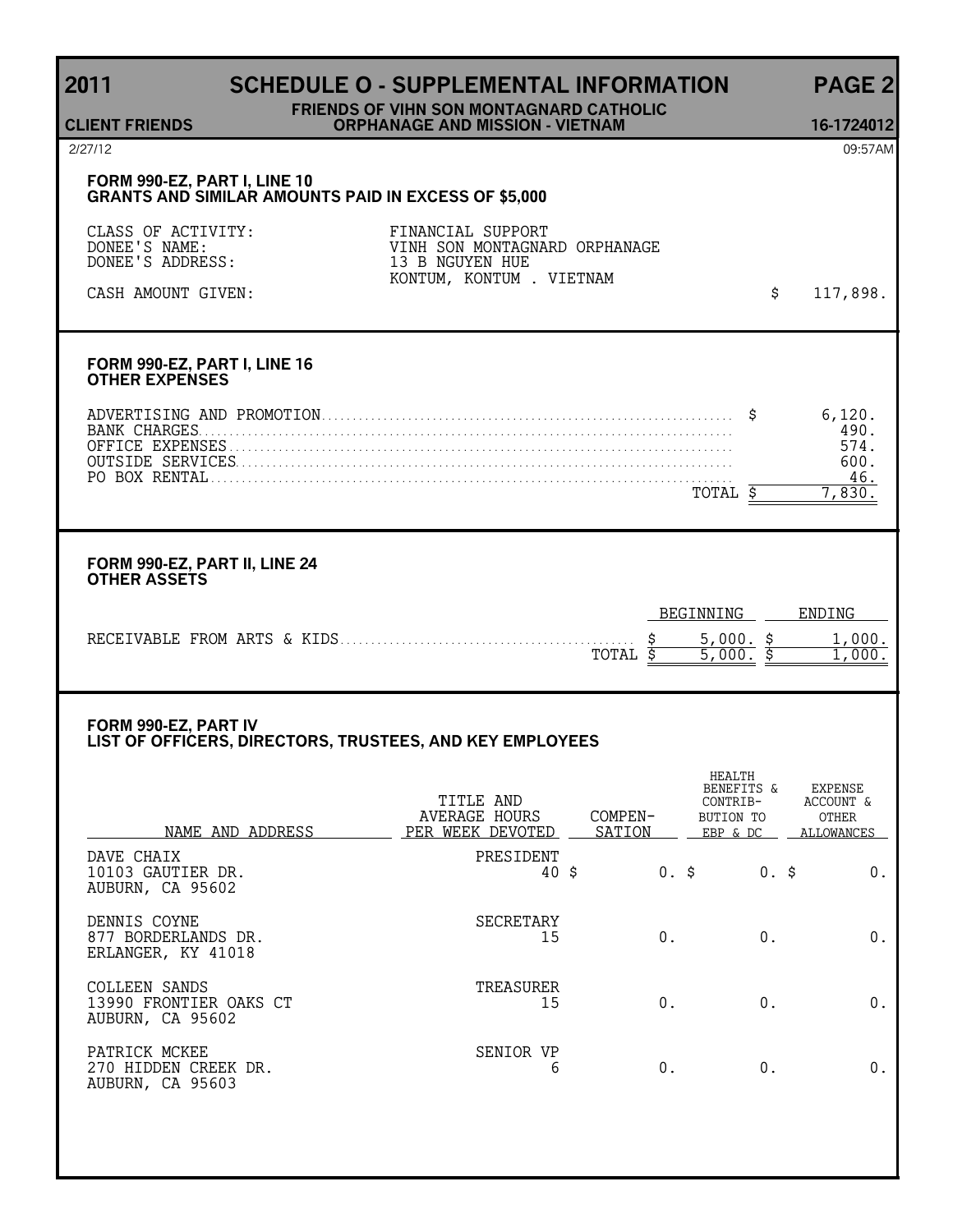# **2011 SCHEDULE O - SUPPLEMENTAL INFORMATION PAGE 3**

#### **FRIENDS OF VIHN SON MONTAGNARD CATHOLIC CLIENT FRIENDS ORPHANAGE AND MISSION - VIETNAM 16-1724012**

2/27/12 09:57AM

#### **FORM 990-EZ, PART IV (CONTINUED) LIST OF OFFICERS, DIRECTORS, TRUSTEES, AND KEY EMPLOYEES**

| NAME AND ADDRESS                                                                | TITLE AND<br><b>AVERAGE HOURS</b><br>PER WEEK DEVOTED |                           |                | COMPEN-<br>SATION | HEALTH<br>BENEFITS &<br>CONTRIB-<br>BUTION TO<br>EBP & DC | <b>EXPENSE</b><br>ACCOUNT &<br><b>OTHER</b><br>ALLOWANCES |
|---------------------------------------------------------------------------------|-------------------------------------------------------|---------------------------|----------------|-------------------|-----------------------------------------------------------|-----------------------------------------------------------|
| SISTER MARIE DOMINIQUE NGUYEN<br>427 S. EVERGREEN AVE.<br>LOS ANGELES, CA 90033 |                                                       | 1ST VP                    | 7 <sup>5</sup> | $0.$ \$           | $0.$ \$                                                   | 0.                                                        |
| MIKE LITTLE<br>18 ARGENTO DR.<br>MISSION VIEJO, CA 92692                        |                                                       | 2ND VP<br>3               |                | $0$ .             | 0.                                                        | 0.                                                        |
| AL BROOKS<br>504 BAROOSHIAN<br>AUBURN, CA 95603                                 |                                                       | BOARD MEMBER<br>4         |                | $0$ .             | $0$ .                                                     | 0.                                                        |
| RICHARD LAHEY<br>991 POPLAR CT.<br>SUNNYVALE, CA 94086                          |                                                       | BOARD MEMBER<br>1         |                | 0.                | $0$ .                                                     | 0.                                                        |
| PATRICK LEARY<br>5652 PASEO NAVARRO<br>PLEASANTON, CA 94566                     |                                                       | BOARD MEMBER<br>4         |                | $0$ .             | $0$ .                                                     | 0.                                                        |
| HANK GONZALES<br>146 RIVERVIEW DR<br>AUBURN, CA 95603                           |                                                       | BOARD MEMBER<br>3         |                | 0.                | 0.                                                        | $0$ .                                                     |
| <b>BART RUUD</b><br>843 SIERRA VIEW CIRCLE<br>AUBURN, CA 95603                  |                                                       | <b>BOARD MEMBER</b><br>10 |                | 0.                | $0$ .                                                     | 0.                                                        |
| CLYDE LEWANDOWSKI<br>6525 47TH AVE SE<br>ST. CLOUD, MN 56304                    |                                                       | BOARD MEMBER<br>4         |                | 0.                | $0$ .                                                     | 0.                                                        |
| PAT KEEGAN<br>1130 CLYDEBANK CT.<br>SUNNYVALE, CA 94087                         |                                                       | <b>BOARD MEMBER</b><br>3  |                | 0.                | 0.                                                        | 0.                                                        |
| JANET MARING<br>510 SUNSET HILLS DRIVE<br>MIDDLEVILLE, MI 49333                 |                                                       | BOARD MEMBER<br>3         |                | 0.                | 0.                                                        | 0.                                                        |
|                                                                                 |                                                       | TOTAL \$                  |                | 0.5               | 0.5                                                       | $\underline{\overline{0}}$ .                              |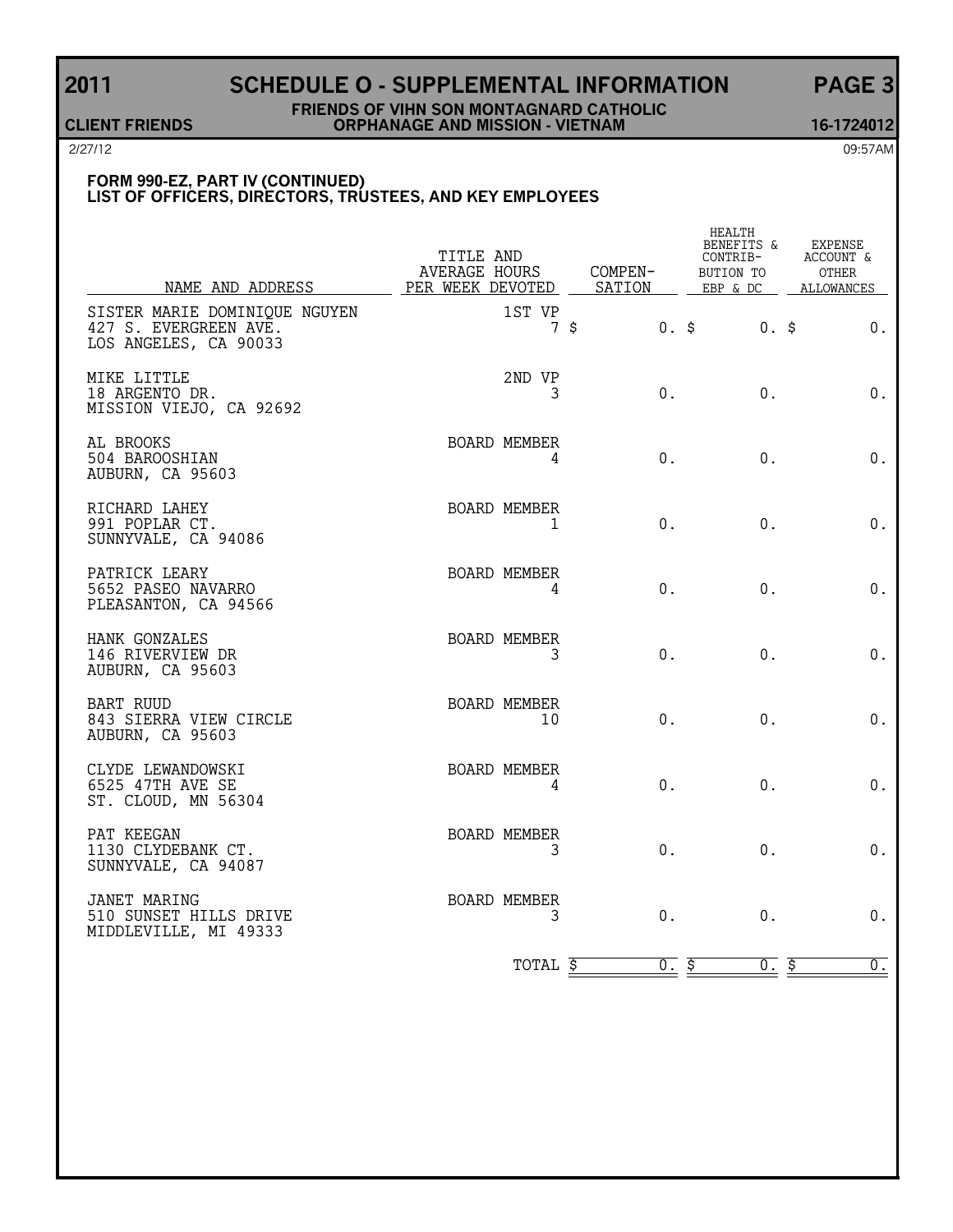#### TAXABLE YEAR California Exempt Organization **Taxable Year California 2011 California Exempt Organization**

|--|

| 2011                           |                                             | <b>Annual Information Return</b>                                                                                                                                                                                               |                          |           |                                                                                                           |                                                      |                                |                               | 199       |
|--------------------------------|---------------------------------------------|--------------------------------------------------------------------------------------------------------------------------------------------------------------------------------------------------------------------------------|--------------------------|-----------|-----------------------------------------------------------------------------------------------------------|------------------------------------------------------|--------------------------------|-------------------------------|-----------|
|                                |                                             | Calendar Year 2011 or fiscal year beginning month                                                                                                                                                                              | day                      | year      | , and ending month                                                                                        |                                                      | day                            | year                          |           |
|                                | Corporation/Organization Name               | FRIENDS OF VIHN SON MONTAGNARD CATHOLIC                                                                                                                                                                                        |                          |           |                                                                                                           |                                                      |                                | California corporation number |           |
|                                |                                             | ORPHANAGE AND MISSION - VIETNAM                                                                                                                                                                                                |                          |           |                                                                                                           |                                                      |                                | 9802094                       |           |
|                                | Address (suite, room, or PMB no.)           |                                                                                                                                                                                                                                |                          |           |                                                                                                           |                                                      |                                | <b>FEIN</b>                   |           |
| PO BOX 9322<br>City            |                                             |                                                                                                                                                                                                                                |                          |           | State ZIP Code                                                                                            |                                                      |                                | 16-1724012                    |           |
|                                | AUBURN, CA 95604                            |                                                                                                                                                                                                                                |                          |           |                                                                                                           |                                                      |                                |                               |           |
|                                |                                             |                                                                                                                                                                                                                                | $X$ No<br>Yes            |           | J If exempt under R&TC Section 23701d, has the                                                            |                                                      |                                |                               |           |
|                                |                                             |                                                                                                                                                                                                                                | $\overline{X}$ No        |           | organization during the year: (1) participated in any political campaign, or (2) attempted to influence   |                                                      |                                |                               |           |
|                                |                                             |                                                                                                                                                                                                                                | $\overline{X}$ No<br>Yes |           | legislation or any ballot measure, or (3) made an election                                                |                                                      |                                |                               |           |
|                                |                                             |                                                                                                                                                                                                                                |                          |           | under R&TC Section 23704.5 (relating to lobbying by                                                       |                                                      |                                | l Yes                         | X No      |
|                                |                                             |                                                                                                                                                                                                                                | $\overline{X}$ No        |           | If 'Yes,' complete and attach form FTB 3509.                                                              |                                                      |                                |                               |           |
|                                |                                             | Dissolved $\bullet$   Surrendered (Withdrawn)                                                                                                                                                                                  |                          |           | K Is the organization exempt under R&TC Section 23701g?. •     Yes                                        |                                                      |                                |                               | $X$ No    |
|                                |                                             | Merged/Reorganized Enter date: •                                                                                                                                                                                               |                          |           | If 'Yes,' enter gross receipts from                                                                       |                                                      |                                |                               |           |
|                                | E Check accounting method:                  |                                                                                                                                                                                                                                |                          |           |                                                                                                           |                                                      |                                |                               |           |
| <b>F</b> Federal return filed? |                                             | 1 $\overline{X}$ Cash 2   Accrual 3  <br>Other                                                                                                                                                                                 |                          |           | L If organization is exempt under R&TC Section 23701d                                                     |                                                      |                                |                               |           |
|                                | $1 \bullet$ 990T                            | 2 $\bullet$   990 (PF) 3 $\bullet$   Sch H (990)                                                                                                                                                                               |                          |           | and is exclusively religious, educational, or charitable,                                                 |                                                      |                                |                               |           |
|                                |                                             | G Is this a group filing for the subordinates/affiliates?    Yes                                                                                                                                                               | $\overline{X}$ No        |           | and is supported primarily (50% or more) by public<br>contributions, check box. No filing fee is required |                                                      |                                |                               |           |
|                                | If 'Yes,' attach a roster. See instructions |                                                                                                                                                                                                                                |                          |           | <b>M</b> Is the organization a Limited Liability Company?                                                 |                                                      |                                | Yes                           | X No      |
|                                |                                             |                                                                                                                                                                                                                                | X No                     |           | N Did the organization file Form 100 or Form 109 to report                                                |                                                      |                                |                               |           |
|                                | If 'Yes,' What's the parent's name?         |                                                                                                                                                                                                                                |                          |           |                                                                                                           |                                                      |                                | Yes                           | X No      |
|                                |                                             |                                                                                                                                                                                                                                |                          |           | O Is the organization under audit by the IRS or has the IRS                                               |                                                      |                                |                               |           |
|                                |                                             | I Did the organization have any changes in its activities,<br>governing instrument, articles of incorporation, or bylaws                                                                                                       |                          |           | audited in a prior year?                                                                                  |                                                      |                                | Yes                           | X No      |
|                                |                                             | that have not been reported to the Franchise Tax Board? $\bullet$                                                                                                                                                              | X No<br>Yes              |           |                                                                                                           |                                                      |                                |                               |           |
|                                |                                             | If 'Yes,' explain, and attach copies of revised documents.                                                                                                                                                                     |                          |           |                                                                                                           |                                                      |                                |                               |           |
| Part I                         |                                             | Complete Part I unless not required to file this form. See General Instructions B and C.                                                                                                                                       |                          |           |                                                                                                           |                                                      |                                |                               |           |
|                                |                                             |                                                                                                                                                                                                                                |                          |           |                                                                                                           |                                                      | $\mathbf{1}$                   |                               | 1,294.    |
| <b>Receipts</b>                | 3                                           |                                                                                                                                                                                                                                |                          |           |                                                                                                           |                                                      | $\overline{2}$<br>$\mathbf{3}$ |                               | 157,234.  |
| and<br><b>Revenues</b>         | 4                                           | Total gross receipts for filing requirement test. Add line 1 through line 3.                                                                                                                                                   |                          |           |                                                                                                           |                                                      |                                |                               |           |
|                                |                                             | This line must be completed. If the result is less than \$25,000, see General Instruction B. $\bullet$                                                                                                                         |                          |           |                                                                                                           |                                                      | 4                              |                               | 158,528.  |
|                                | 5                                           |                                                                                                                                                                                                                                |                          |           | 5                                                                                                         |                                                      |                                |                               |           |
|                                | 6                                           | Cost or other basis, and sales expenses of assets sold $\bullet$   6                                                                                                                                                           |                          |           |                                                                                                           |                                                      |                                |                               |           |
|                                | 7                                           |                                                                                                                                                                                                                                |                          |           |                                                                                                           |                                                      | $\overline{7}$                 |                               |           |
|                                | 8                                           |                                                                                                                                                                                                                                |                          |           |                                                                                                           |                                                      | 8                              |                               | 158, 528. |
| <b>Expenses</b>                | 9                                           |                                                                                                                                                                                                                                |                          |           |                                                                                                           |                                                      | 9                              |                               | 129,601.  |
|                                | 10                                          | Excess of receipts over expenses and disbursements. Subtract line 9 from line 8 ●                                                                                                                                              |                          |           |                                                                                                           |                                                      | 10                             |                               | 28,927.   |
|                                | 11<br>12                                    |                                                                                                                                                                                                                                |                          |           |                                                                                                           |                                                      | 11<br>12                       |                               | 10.       |
| Filing<br>Fee                  | 13                                          |                                                                                                                                                                                                                                |                          |           |                                                                                                           |                                                      | 13                             |                               |           |
|                                | 14                                          |                                                                                                                                                                                                                                |                          |           |                                                                                                           |                                                      | 14                             |                               |           |
|                                | 15                                          | <b>Balance due.</b> Add line 11, line 13, and line 14.                                                                                                                                                                         |                          |           |                                                                                                           |                                                      |                                |                               |           |
|                                |                                             |                                                                                                                                                                                                                                |                          |           |                                                                                                           |                                                      | 15                             |                               | 10.       |
| Sign                           |                                             | Under penalties of perjury, I declare that I have examined this return, including accompanying schedules and statements, and to the best of my knowledge and belief, it is true, correct, and complete. Declaration of prepare | Title                    |           |                                                                                                           | Date                                                 |                                |                               |           |
| Here                           | Signature > of officer                      |                                                                                                                                                                                                                                |                          |           |                                                                                                           |                                                      |                                | Telephone                     |           |
|                                |                                             |                                                                                                                                                                                                                                |                          | PRESIDENT | Date                                                                                                      | Check                                                |                                | 530-269-1431<br>Paid PTIN     |           |
| Paid                           | Preparer's<br>signature                     |                                                                                                                                                                                                                                |                          |           | 2/27/12                                                                                                   | if self-<br>$\overline{\mathbf{x}}$<br>►<br>employed |                                | P00096430                     |           |
| Preparer's                     | Firm's name                                 | LAFLER MOORE CONNERTY & WEBB,                                                                                                                                                                                                  |                          | LLP       |                                                                                                           |                                                      | $\bullet$                      | <b>FEIN</b>                   |           |
| Use Only                       | (or yours, if<br>self-employed)             | 2237 DOUGLAS BLVD STE 140                                                                                                                                                                                                      |                          |           |                                                                                                           |                                                      |                                | 94-3287444                    |           |
|                                | and address                                 | ROSEVILLE,                                                                                                                                                                                                                     | CA 95661-3831            |           |                                                                                                           |                                                      | $\bullet$                      | Telephone                     |           |
|                                |                                             |                                                                                                                                                                                                                                |                          |           |                                                                                                           |                                                      |                                | 784-1040<br>(916)             |           |
|                                |                                             | May the FTB discuss this return with the preparer shown above? See instructions                                                                                                                                                |                          |           |                                                                                                           |                                                      | $\bullet$                      | X Yes                         | No        |

| $059$ $\blacksquare$ | 3651114 |
|----------------------|---------|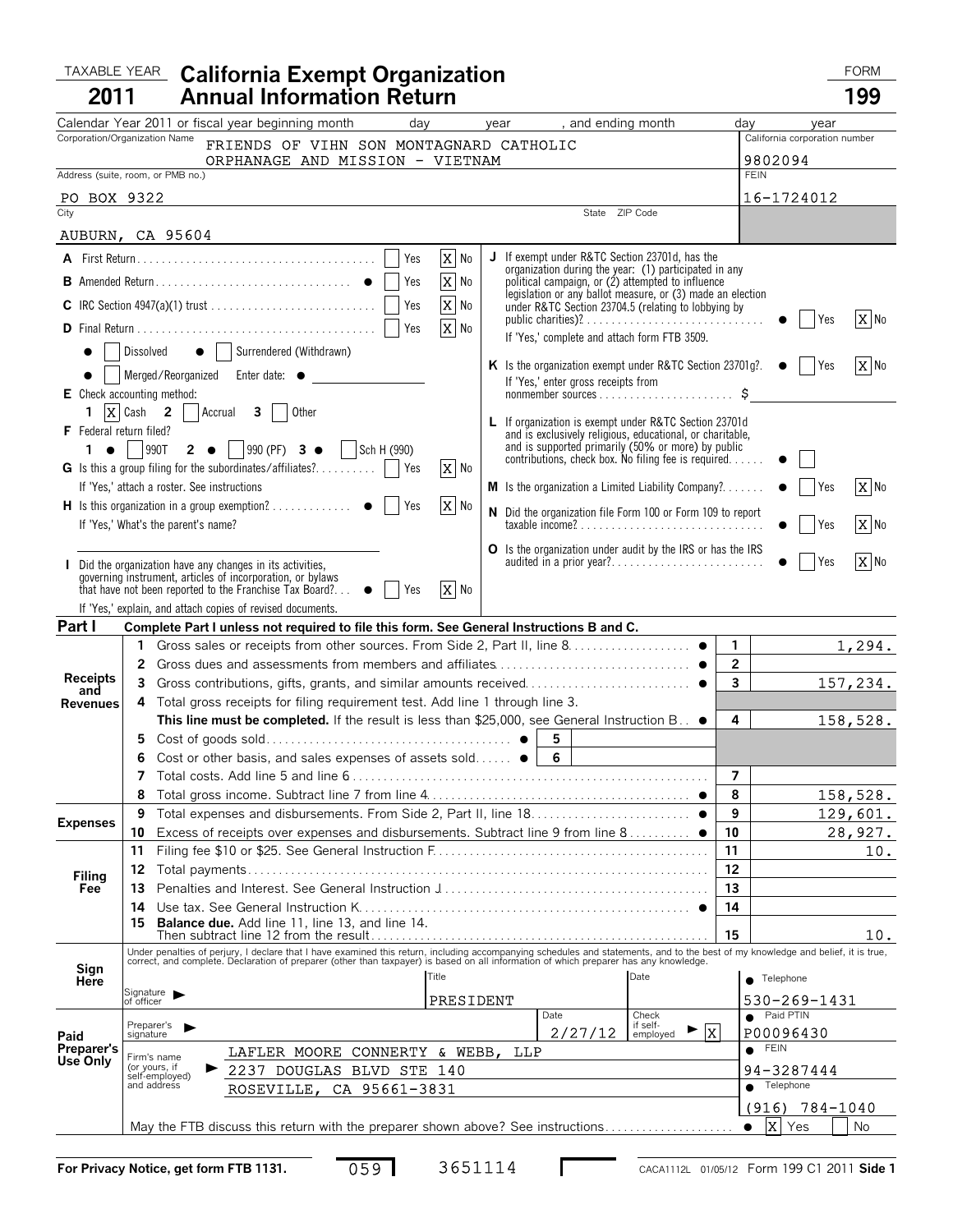### FRIENDS OF VIHN SON MONTAGNARD CATHOLIC 16-1724012

Part II Organizations with gross receipts of more than \$25,000 and private foundations regardless of amount of gross receipts -

|                         |    | amzauviis with gross receipts or more than \$25,000 and private foundations regardless or amount or gross receipts<br>complete Part II or furnish substitute information. See Specific Line Instructions. |                           |                                            |     |                        |                           |
|-------------------------|----|-----------------------------------------------------------------------------------------------------------------------------------------------------------------------------------------------------------|---------------------------|--------------------------------------------|-----|------------------------|---------------------------|
|                         |    |                                                                                                                                                                                                           |                           |                                            |     | 1                      |                           |
|                         | 2  |                                                                                                                                                                                                           |                           |                                            |     | $\overline{2}$         | 1,294.                    |
|                         |    |                                                                                                                                                                                                           |                           |                                            |     | $\mathbf{3}$           |                           |
| <b>Receipts</b>         | 4  |                                                                                                                                                                                                           |                           |                                            |     | 4                      |                           |
| from                    | 5  |                                                                                                                                                                                                           |                           |                                            |     | 5                      |                           |
| Other<br><b>Sources</b> |    |                                                                                                                                                                                                           |                           |                                            |     | 6                      |                           |
|                         | 7  |                                                                                                                                                                                                           |                           |                                            |     | $\overline{7}$         |                           |
|                         | 8  | Total gross sales or receipts from other sources. Add line 1 through line 7.                                                                                                                              |                           |                                            |     |                        |                           |
|                         |    |                                                                                                                                                                                                           |                           |                                            |     | 8                      |                           |
|                         | 9  | Contributions, gifts, grants, and similar amounts paid. Attach schedule  SEE. STATEMENT . 1 .                                                                                                             |                           |                                            |     | 9                      | <u>1,294.</u><br>119,770. |
|                         | 10 |                                                                                                                                                                                                           |                           |                                            |     | 10                     |                           |
|                         |    |                                                                                                                                                                                                           |                           |                                            |     |                        |                           |
|                         | 11 | Compensation of officers, directors, and trustees. Attach schedule SEE. STATEMENT 2 ●                                                                                                                     |                           |                                            |     | 11                     | $0_{\cdot}$               |
| <b>Expenses</b><br>and  | 12 |                                                                                                                                                                                                           |                           |                                            |     | 12                     |                           |
| Disburse-               | 13 |                                                                                                                                                                                                           |                           |                                            |     | 13                     |                           |
| ments                   | 14 |                                                                                                                                                                                                           |                           |                                            |     | 14                     |                           |
|                         | 15 |                                                                                                                                                                                                           |                           |                                            |     | 15                     |                           |
|                         | 16 |                                                                                                                                                                                                           |                           |                                            |     | 16                     |                           |
|                         | 17 | Other Expenses and Disbursements. Attach schedule  SEE. STATEMENT 3 ●                                                                                                                                     |                           |                                            |     | 17                     | 9,831.                    |
|                         | 18 | Total expenses and disbursements. Add line 9 through line 17. Enter here and on Side 1, Part I, line 9.                                                                                                   |                           |                                            |     | 18                     | 129,601.                  |
| <b>Schedule L</b>       |    | <b>Balance Sheets</b>                                                                                                                                                                                     | Beginning of taxable year |                                            |     | End of taxable year    |                           |
| <b>Assets</b>           |    |                                                                                                                                                                                                           | (a)                       | (b)                                        | (c) |                        | (d)                       |
| 1.                      |    |                                                                                                                                                                                                           |                           | 139,900.                                   |     | $\bullet$              | 172,827.                  |
| 2                       |    | Net accounts receivable                                                                                                                                                                                   |                           |                                            |     | $\bullet$              |                           |
| З<br>4                  |    | Net notes receivable                                                                                                                                                                                      |                           |                                            |     |                        |                           |
|                         |    |                                                                                                                                                                                                           |                           |                                            |     |                        |                           |
|                         |    |                                                                                                                                                                                                           |                           |                                            |     |                        |                           |
| 7                       |    |                                                                                                                                                                                                           |                           |                                            |     |                        |                           |
| 8                       |    |                                                                                                                                                                                                           |                           |                                            |     |                        |                           |
| 9                       |    | Other investments Attach schedule                                                                                                                                                                         |                           |                                            |     |                        |                           |
|                         |    |                                                                                                                                                                                                           |                           |                                            |     |                        |                           |
|                         |    |                                                                                                                                                                                                           |                           |                                            |     |                        |                           |
| 11                      |    |                                                                                                                                                                                                           |                           |                                            |     |                        |                           |
|                         |    | Other assets. Attach schedule. STM . 4                                                                                                                                                                    |                           |                                            |     | $\bullet$<br>$\bullet$ |                           |
| 12                      |    |                                                                                                                                                                                                           |                           | 5,000.                                     |     |                        | 1,000.                    |
| 13                      |    |                                                                                                                                                                                                           |                           | 144,900.                                   |     |                        | 173,827.                  |
|                         |    | Liabilities and net worth                                                                                                                                                                                 |                           |                                            |     |                        |                           |
|                         |    | 14 Accounts payable                                                                                                                                                                                       |                           |                                            |     | lo                     |                           |
| 15                      |    |                                                                                                                                                                                                           |                           |                                            |     | $\bullet$              |                           |
| 16                      |    |                                                                                                                                                                                                           |                           |                                            |     | $\bullet$              |                           |
| 17                      |    |                                                                                                                                                                                                           |                           |                                            |     | $\bullet$              |                           |
| 18                      |    |                                                                                                                                                                                                           |                           |                                            |     |                        |                           |
| 19                      |    |                                                                                                                                                                                                           |                           | 144,900.                                   |     | $\bullet$              | 173,827.                  |
| 20                      |    | Paid-in or capital surplus. Attach reconciliation.                                                                                                                                                        |                           |                                            |     | $\bullet$              |                           |
| 21<br>22                |    | Retained earnings or income fund                                                                                                                                                                          |                           | 144,900.                                   |     | $\bullet$              | 173,827.                  |
|                         |    |                                                                                                                                                                                                           |                           |                                            |     |                        |                           |
| <b>Schedule M-1</b>     |    | Reconciliation of income per books with income per return<br>Do not complete this schedule if the amount on Schedule L, line 13, column (d), is less than \$25,000                                        |                           |                                            |     |                        |                           |
| 1.                      |    |                                                                                                                                                                                                           | 28,927.                   | Income recorded on books this year<br>7    |     |                        |                           |
| 2                       |    |                                                                                                                                                                                                           |                           | not included in this return.               |     |                        |                           |
| 3                       |    |                                                                                                                                                                                                           |                           |                                            |     |                        |                           |
| 4                       |    | Income not recorded on books this year.                                                                                                                                                                   |                           | Deductions in this return not charged<br>8 |     |                        |                           |
|                         |    |                                                                                                                                                                                                           |                           | against book income this year.             |     |                        |                           |
| 5.                      |    | Expenses recorded on books this year not deducted                                                                                                                                                         |                           |                                            |     |                        |                           |

|         | Total, Add line 7 and line $8, 1, 1, 1, 1, 1, 1, 1, 1, 1, 1$ |         |
|---------|--------------------------------------------------------------|---------|
|         | <b>10</b> Net income per return.                             |         |
| 28,927. | Subtract line 9 from line 6.                                 | 28,927. |
|         |                                                              |         |

Add line 1 through line 5...

**6** Total.

in this return. Attach schedule  $\dots\dots\dots\dots\dots$ 

059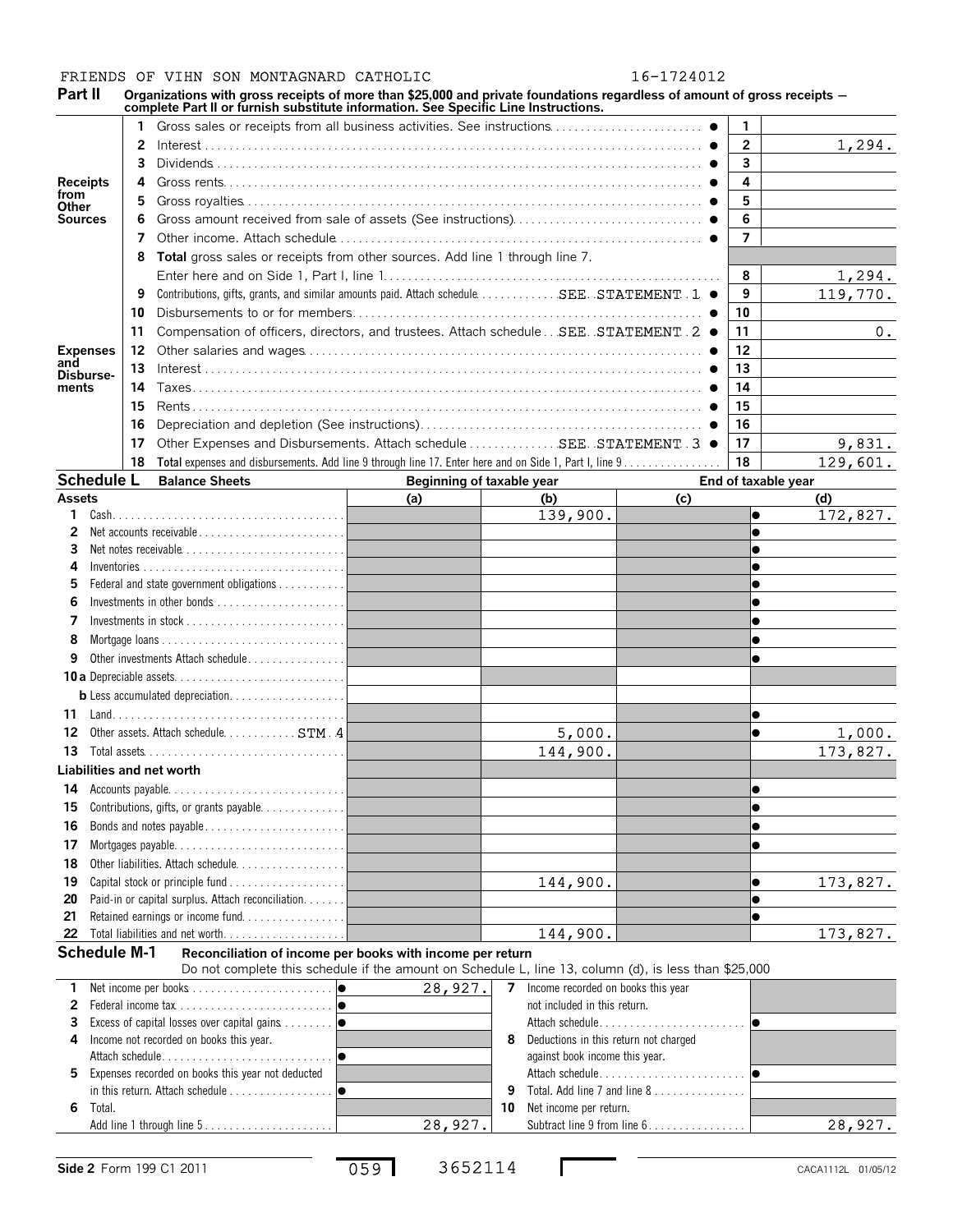# **2011 CALIFORNIA STATEMENTS PAGE 1 FRIENDS OF VIHN SON MONTAGNARD CATHOLIC ORPHANAGE AND MISSION - VIETNAM 16-1724012**

**CLIENT FRIENDS**

2/27/12 09:57AM

#### **STATEMENT 1 FORM 199, PART II, LINE 9 CONTRIBUTIONS, GIFTS, GRANTS, AND SIMILAR AMOUNTS PAID**

| CLASS OF ACTIVITY:<br>DONEE'S NAME:<br>DONEE'S STREET ADDRESS: 13 B NGUYEN HUE<br>DONEE'S CITY, STATE, ZIP: KONTUM, KONTUM . VIETNAM<br>AMOUNT GIVEN:                                                                                           | FINANCIAL SUPPORT<br>VINH SON MONTAGNARD ORPHANAGE                                                              | \$<br>117,898. |
|-------------------------------------------------------------------------------------------------------------------------------------------------------------------------------------------------------------------------------------------------|-----------------------------------------------------------------------------------------------------------------|----------------|
| CLASS OF ACTIVITY:<br>DONEE'S NAME:<br>DONEE'S STREET ADDRESS: 13 B NGUYEN HUE<br>DONEE'S CITY, STATE, ZIP:<br>DESCRIPTION OF PROPERTY: IN KIND DONATIONS<br>DATE OF GIFT:<br>BOOK VALUE:<br>METHOD USED TO DETERMINE BV:<br>FAIR MARKET VALUE: | FINANCIAL SUPPORT<br>VINH SON MONTAGNARD ORPHANAGE<br>KONTUM, KONTUM . VIETNAM<br>VARIOUS<br>1,872.<br>PURCHASE | 1,872.         |

TOTAL  $\frac{119,770}{5}$ 

#### **STATEMENT 2 FORM 199, PART II, LINE 11 COMPENSATION OF OFFICERS, DIRECTORS, TRUSTEES AND KEY EMPLOYEES**

#### **CURRENT OFFICERS:**

| NAME AND ADDRESS                                                                | TITLE AND<br>AVERAGE HOURS<br>PER WEEK DEVOTED | COMPEN- | CONTRI-<br>BUTION TO<br>SATION EBP & DC | <b>EXPENSE</b><br>ACCOUNT/<br>OTHER |  |
|---------------------------------------------------------------------------------|------------------------------------------------|---------|-----------------------------------------|-------------------------------------|--|
| DAVE CHAIX<br>10103 GAUTIER DR.<br>AUBURN, CA 95602                             | PRESIDENT<br>40.00                             | \$      | $0.$ \$<br>$0.$ \$                      | $0$ .                               |  |
| DENNIS COYNE<br>877 BORDERLANDS DR.<br>ERLANGER, KY 41018                       | SECRETARY<br>15.00                             | $0$ .   | $0$ .                                   | $0$ .                               |  |
| COLLEEN SANDS<br>13990 FRONTIER OAKS CT<br>AUBURN, CA 95602                     | TREASURER<br>15.00                             | $0$ .   | $0$ .                                   | $0$ .                               |  |
| PATRICK MCKEE<br>270 HIDDEN CREEK DR.<br>AUBURN, CA 95603                       | SENIOR VP<br>6.00                              | 0.      | 0.                                      | 0.                                  |  |
| SISTER MARIE DOMINIQUE NGUYEN<br>427 S. EVERGREEN AVE.<br>LOS ANGELES, CA 90033 | 1ST VP<br>7.00                                 | 0.      | 0.                                      | 0.                                  |  |
| MIKE LITTLE<br>18 ARGENTO DR.<br>MISSION VIEJO, CA 92692                        | 2ND VP<br>3.00                                 | 0.      | 0.                                      | 0.                                  |  |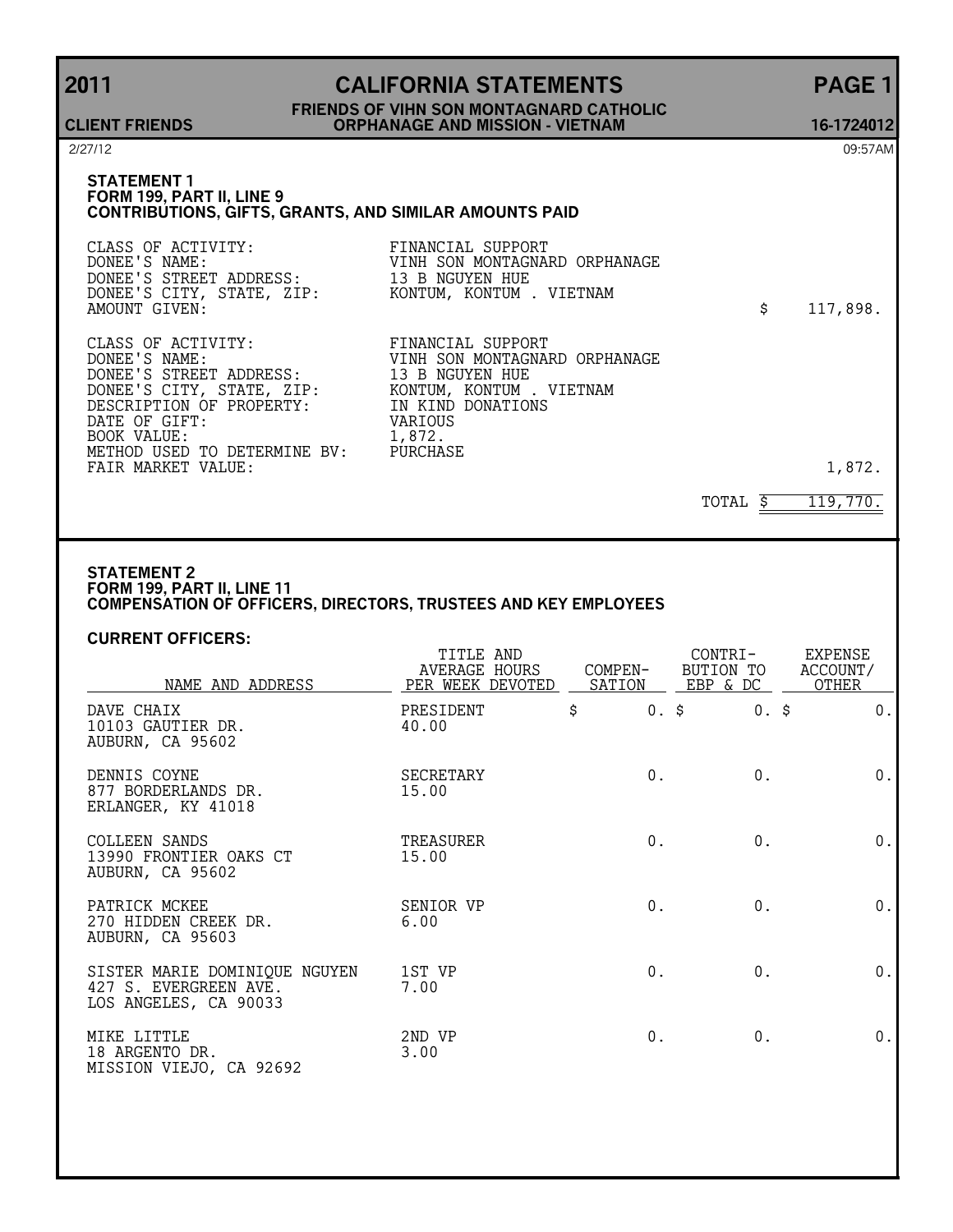# **2011 CALIFORNIA STATEMENTS PAGE 2**

#### **FRIENDS OF VIHN SON MONTAGNARD CATHOLIC CLIENT FRIENDS ORPHANAGE AND MISSION - VIETNAM 16-1724012**

2/27/12 09:57AM

### **STATEMENT 2 (CONTINUED) FORM 199, PART II, LINE 11 COMPENSATION OF OFFICERS, DIRECTORS, TRUSTEES AND KEY EMPLOYEES**

#### **CURRENT OFFICERS:**

| NAME AND ADDRESS                                                          | TITLE AND<br><b>AVERAGE HOURS</b><br>PER WEEK DEVOTED | COMPEN-         | CONTRI-<br>BUTION TO<br>SATION EBP & DC | EXPENSE<br>ACCOUNT/<br>OTHER |
|---------------------------------------------------------------------------|-------------------------------------------------------|-----------------|-----------------------------------------|------------------------------|
| AL BROOKS<br>504 BAROOSHIAN<br>AUBURN, CA 95603                           | BOARD MEMBER<br>4.00                                  | $\ddot{s}$      | $0.$ \$<br>$0.$ \$                      | $0$ .                        |
| RICHARD LAHEY<br>991 POPLAR CT.<br>SUNNYVALE, CA 94086                    | BOARD MEMBER<br>1.00                                  | 0.              | $0$ .                                   | $0$ .                        |
| PATRICK LEARY<br>5652 PASEO NAVARRO<br>PLEASANTON, CA 94566               | BOARD MEMBER<br>4.00                                  | 0.              | 0.                                      | 0.                           |
| HANK GONZALES<br>146 RIVERVIEW DR<br>AUBURN, CA 95603                     | BOARD MEMBER<br>3.00                                  | 0.              | 0.                                      | $0$ .                        |
| <b>BART RUUD</b><br>843 SIERRA VIEW CIRCLE<br>AUBURN, CA 95603            | <b>BOARD MEMBER</b><br>10.00                          | 0.              | 0.                                      | $0$ .                        |
| CLYDE LEWANDOWSKI<br>6525 47TH AVE SE<br>ST. CLOUD, MN 56304              | BOARD MEMBER<br>4.00                                  | $0$ .           | 0.                                      | $0$ .                        |
| PAT KEEGAN<br>1130 CLYDEBANK CT.<br>SUNNYVALE, CA 94087                   | BOARD MEMBER<br>3.00                                  | 0.              | 0.                                      | 0.                           |
| <b>JANET MARING</b><br>510 SUNSET HILLS DRIVE<br>MIDDLEVILLE, MI 49333    | BOARD MEMBER<br>3.00                                  | 0.              | 0.                                      | 0.                           |
|                                                                           |                                                       | TOTAL \$<br>0.5 | $0.$ \$                                 | $\overline{0}$ .             |
|                                                                           |                                                       |                 |                                         |                              |
| <b>STATEMENT 3</b><br>FORM 199, PART II, LINE 17<br><b>OTHER EXPENSES</b> |                                                       |                 |                                         |                              |
|                                                                           |                                                       |                 |                                         | 6,120.                       |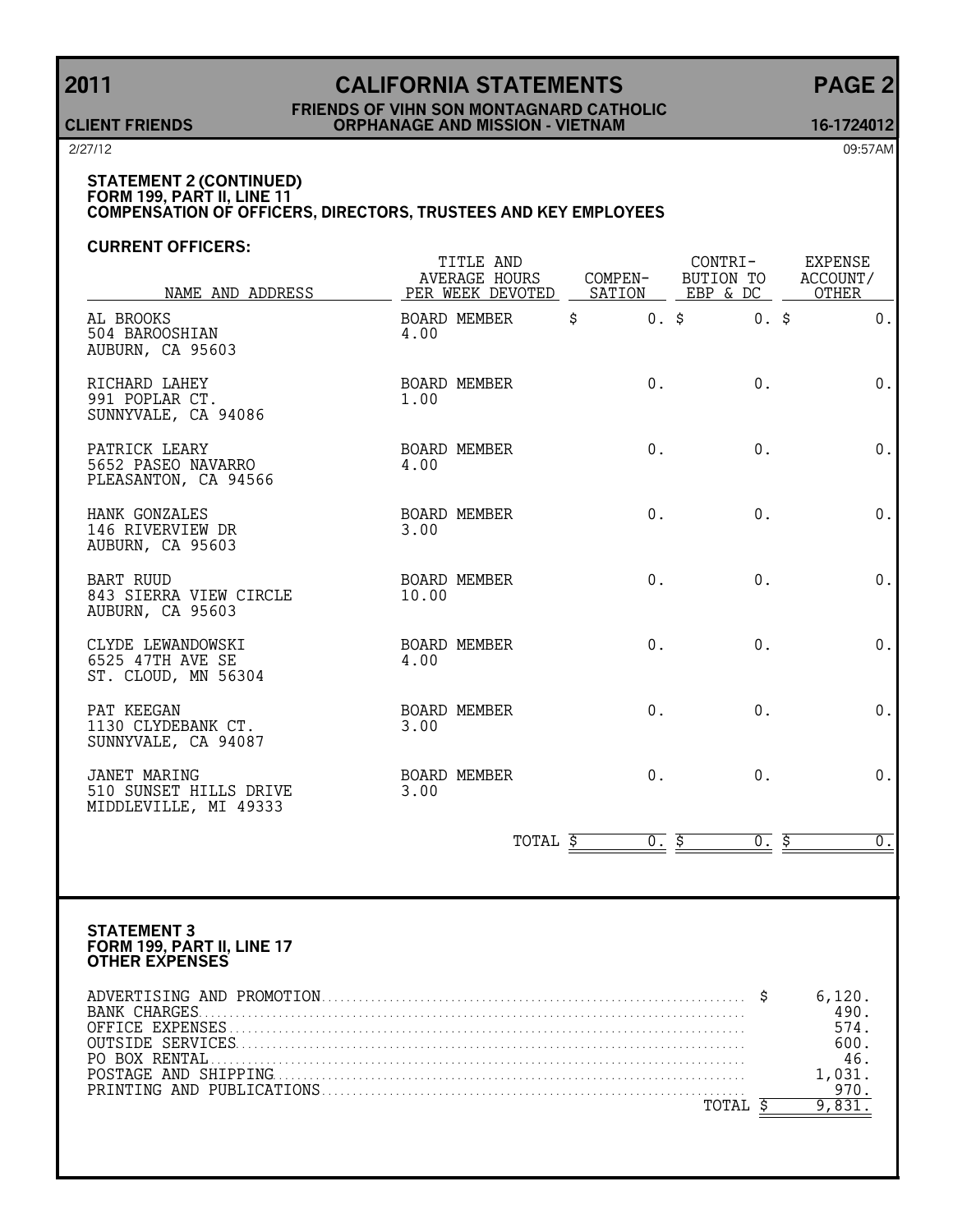# **2011 CALIFORNIA STATEMENTS PAGE 3 FRIENDS OF VIHN SON MONTAGNARD CATHOLIC CLIENT FRIENDS ORPHANAGE AND MISSION - VIETNAM 16-1724012**

| 2/27/12                                                                    | 09:57AM |
|----------------------------------------------------------------------------|---------|
| <b>STATEMENT 4</b><br>FORM 199, SCHEDULE L, LINE 12<br><b>OTHER ASSETS</b> |         |
| TOTAL                                                                      |         |